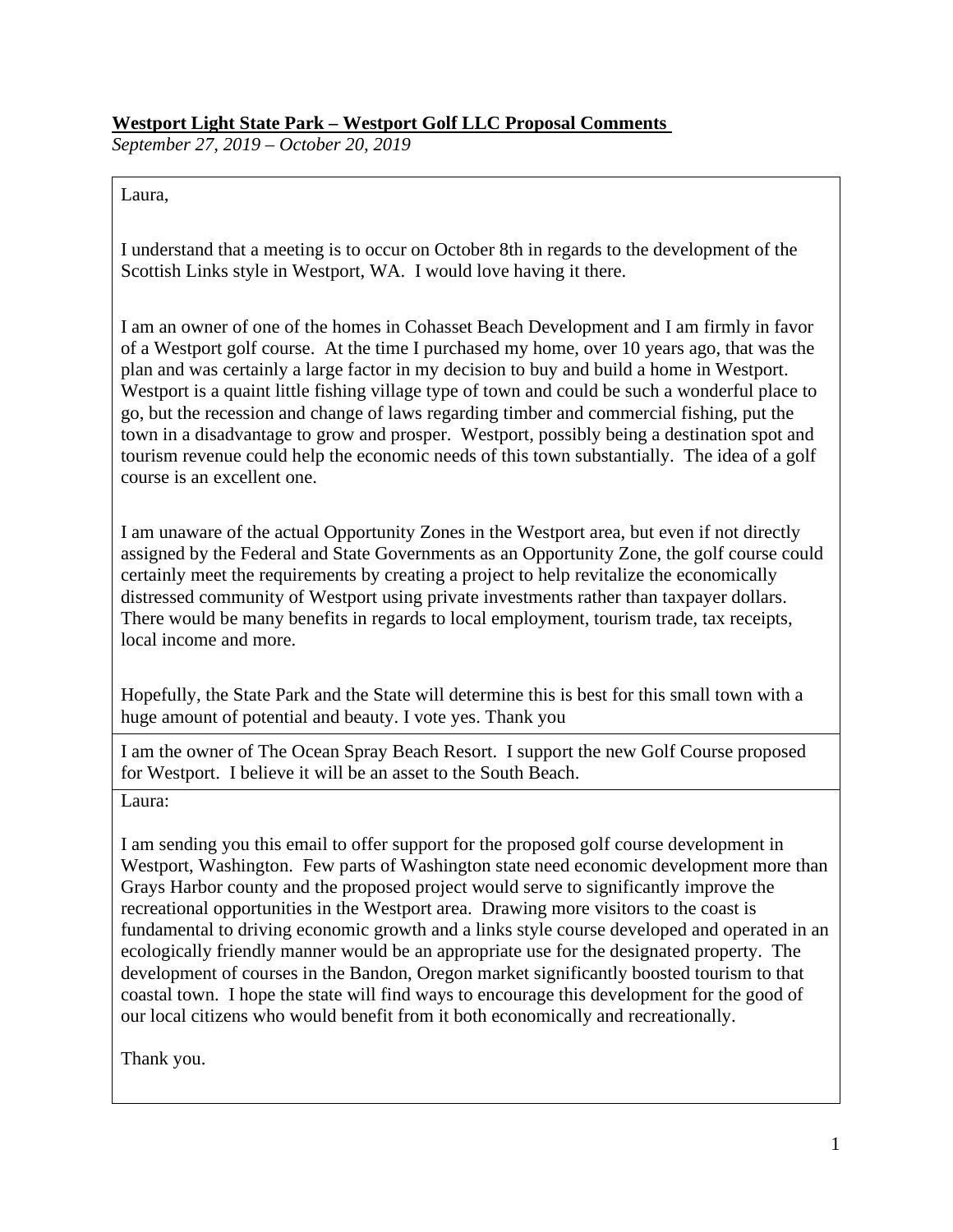I support the new proposed Scottish Links course that is being introduced to the State Parks Lighthouse area.

This is greatly needed for the whole communities commercial stability to survive.

I was a large hotel owner in Denver and understand the importance of tourism dollars and that is what this will bring to our area.

High dollar income, Thank you for looking at our area for this proposition.

My concerns;

The usage of animal friendly pesticides for the eradication and general landscaping needs to maintain the course.

The impact of the trampling feet on the surrounding natural area.

Quality management

Oversize structures that take away the natural beauty.

Hotel beds

Trash blowing into the ocean and surrounding areas.

Stray balls hitting general public

Parking.

I moved from Colorado to a cleaner State to enjoy my retirement years. I now volunteer for community events needing manpower.

Hi Laura,

we currently own a dwelling on North Forest right up the street from The Light house park. We recently received the letter regarding the purposed change I.e. a golf course, concession stands, and other changes in the state park area. We wanted to let you know we approve and look forward to the progression of this golf course idea. We feel it will enhance the area aesthetics as well as provide employment as enjoyment.

We have had concerns of the homeless camps inside the park and the negative impact they have on the Community.

Being avid golfers though, we would look forward to playing the course, and the many amenities surrounding it, to share with our family and guests.

Hi Laura,

I don't think a private golf course and hotel is appropriate on any state park. Please do not approve the private partnership with Westport Golf.

Golfing is a predominantly white outdoor sport. Please use state parks for recreation opportunities that are more inclusive and create an atmosphere that welcomes and supports people of color. I'd like to reference WA Parks most recent strategic plan; I don't see how golfing moves us towards the goals of the State Parks' diversity initiatives. And if things like walking and biking are the most popular park activities, then that's what the park should be developed for.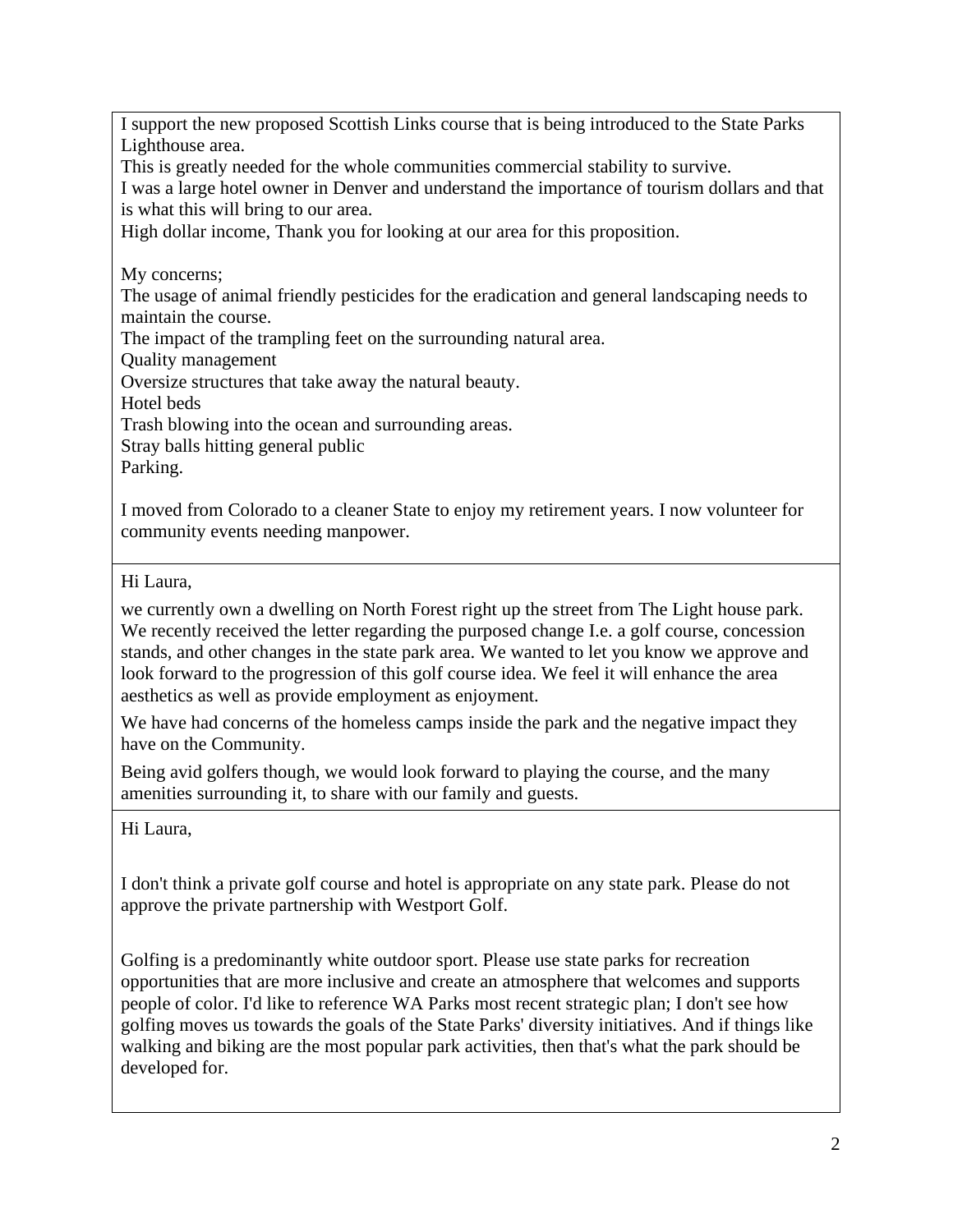As far as my experience in Westport, I surf and have participated in lots of beach cleanups there. There are plenty of accommodations already in Westport, and building a new one doesn't benefit the many small business owners who already have accommodations available. I would personally rather stay with my family and dogs in a heated cabin on the coast than in a hotel.

Additionally, I'd like to suggest that the Commission remove the word "citizens" from the mission statement. That is an unnecessary word choice that excludes people who live in Washington State who are not citizens. Please consider using the word "resident".

Thank you for your work.

Laura,

I am writing to express my support for the golf course in Westport. This is a no brainer! Few times in someone's political career do they get an opportunity to make IMPACT on an entire community. This is yours! Please let me know if you need any help or additional support - I'm ALL IN on this proposal because I see so many lives being positively impacted.

Thank you for your support!

As homeowners in Westport for the past 20 years and active members of the South Beach Art Association, we strongly support the Westport Lighthouse Golf Course Proposal. We believe that Westport would benefit from the economical boost this would provide as well improve the State Park lands and it would be fun to play golf close to home rather than drive to South Bend or Cosmopolis. Please approve this proposal. Thank you.

## Hi Laura

Our family has The Bush Family Trust which was started by my father Robert E Bush. We have been a part of the Westport community for many years starting with our Lumberyard at the Westport y and our Medal

Of Honor fishing trip for many years in Westport.

We are 100 percent in support of this much needed destination golf coarse.

Just wanted to let you know we are in favor of a public golf course here in the south beach. Our property has been in our family since 1910. We have a small partime nursery business and would welcome more People in town.

We have played golf at Brandon dunes six times. The business owners we talked to in Brandon said the golf there changed their businesses by they we're able to stay open year round. There are many golf course along the Oregon coast and they have never an a negative environmental impact on the towns.

We are very much in favor of this golf course happening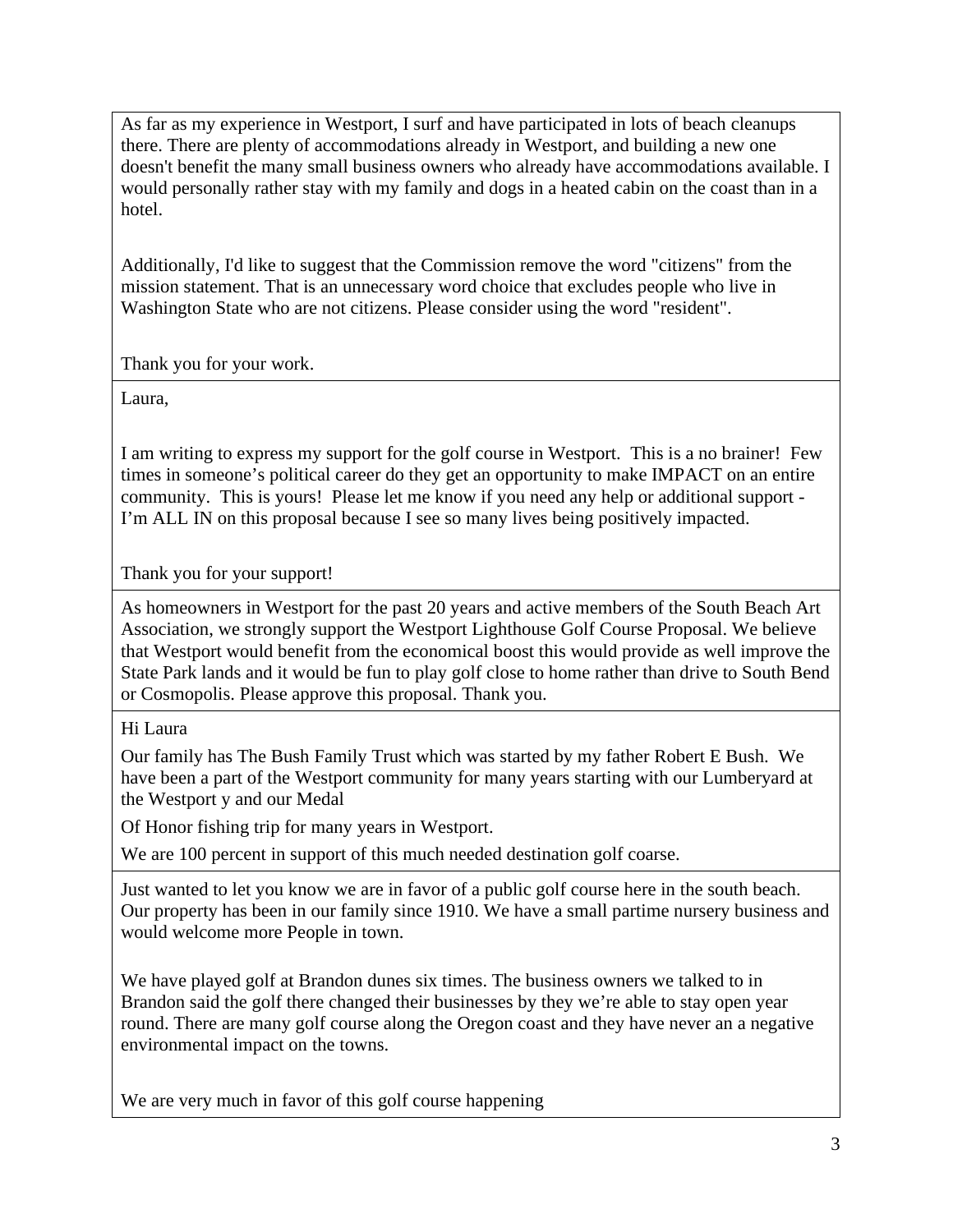## Laura,

I will be unable to attend the public meeting regarding the proposed golf course in Lighthouse Park but wanted to let you know of my support. I have owned property in Grayland through our company Seabreeze Development LLC since 2006. At that time Westport was beginning to "wake up" and thrive due to the first proposed golf course and other developments. I watched new businesses open, new people come in and community morale and outlook improve drastically. Basically, hope for new jobs and services and other opportunities was beginning to grow which made economic development snowball. Unfortunately that all came to an end when the recession hit and Westport's economy became depressed once again with family wage jobs disappearing and vacancies increasing. Sadly many people had to leave the area in order to find more opportunity. However, there are many talented, valuable community members remaining in the Westport area who believe in the community and will help build the area into the thriving place it can be.

I believe the Westport area is one of the most beautiful beach areas remaining on the Washington and Oregon coast with accessible beaches, abundant wildlife, great infrastructure such as the Lighthouse Park and a true beach town atmosphere which is hard to find these days. It is a shame that so few people know about Westport other than those who come for sports fishing and also that the perception of visitors can be influenced by the number of empty commercial spaces. A new golf course would attract people from all over the northwest who would return with their families once they have seen what a beautiful area it is and the recreational opportunities it provides which will stimulate growth.

A Scottish links style golf course will be less disruptive of the natural environment than a traditional golf course and will actually improve the environment by removal of invasive plants while preserving a large area of land.. In addition, the proposed revenue plan will allow the park to continue to be improved by adding more trails and amenities for non golfers and to be regularly maintained due to the influx of funds.

We sincerely hope that the proposed golf course plan is accepted and wholeheartedly give our support to it. If there is any way we can be of assistance, please do not hesitate to contact me.

My name is (redacted) and I am the Head PGA Golf Professional at Highland Golf Course in Cosmopolis, WA. I just spoke with a very good friend of mine and he filled me in a little bit about the proposed golf course at Westport.

I've been a golf professional in the Grays Harbor area now for 32 years and I must say what an exciting prospect this is! Especially with the likes of David McLay Kidd possibly designing the venue! He's as top notch as it gets in golf course architecture as far as I'm concerned. I've played some of the courses he's designed and they're simply spectacular!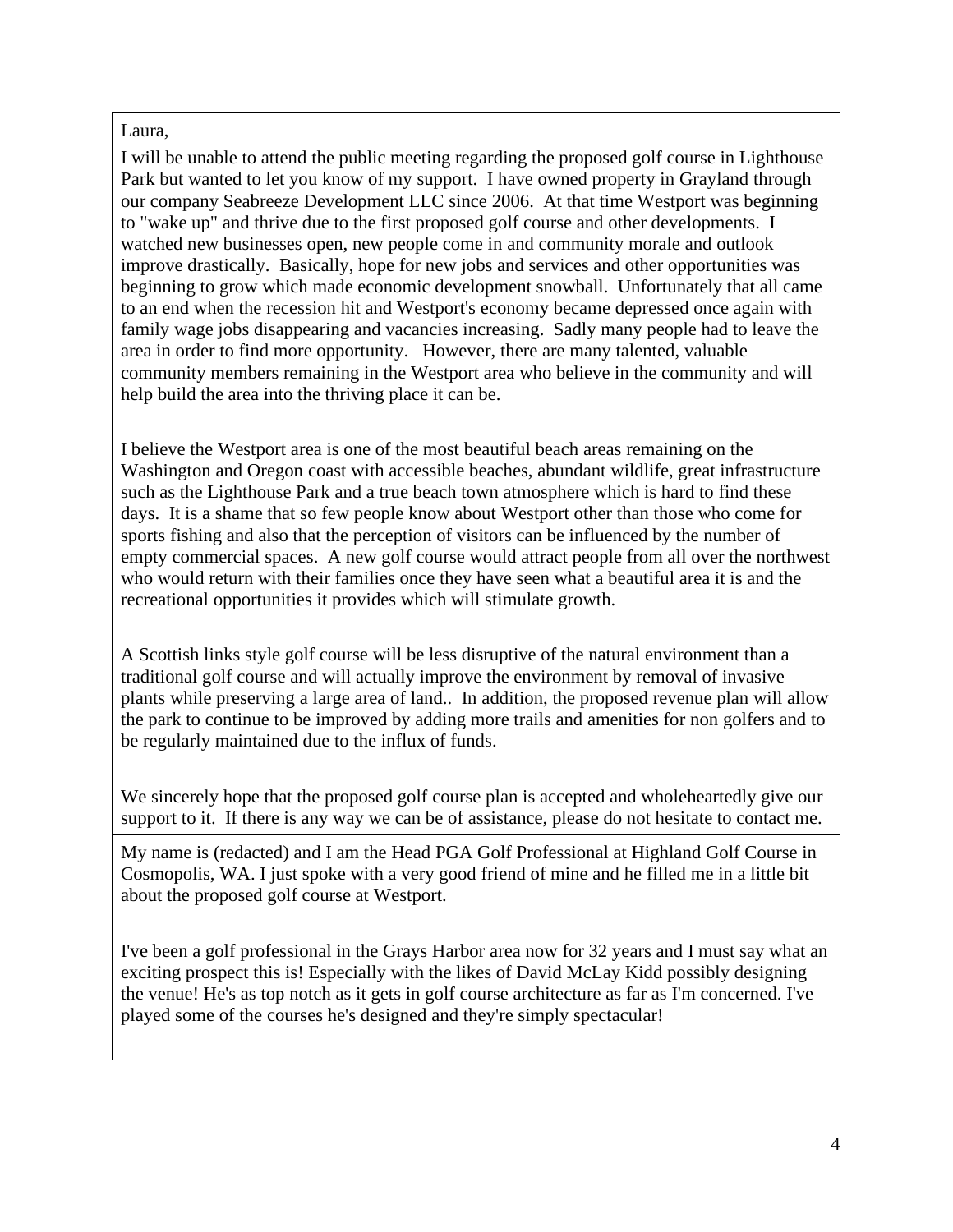What a great opportunity for a struggling Grays Harbor economy as well. Not only will a course like this draw people to Westport but it will drive golfers as a whole to the Grays Harbor area thus creating more revenue for everyone.

I just wanted to throw my support into the hat and say how excited I am to have this as a possibility for our greater Grays Harbor area. Thank you for your time

Laura I highly support the building of Golf Course on state property. I think everyone would benefit both the state through increased revenue, local people as would be a great shot in the arm for community. People coming to use the golf course would benefit and have a great time.

We have a condo at Westport By The Sea for 14 years. We purchased when the golf course first started. We were greatly disappointed when not completed as we wanted to use almost on a daily basis.

Once again I highly support such project.

Dear Ms. Moxham,

We wish to express support of the development of the low impact golf course and lodging proposed by Westport Golf LLC in collaboration with the Washington State Parks at the Westport Light State Park.

Westport Winery is a family-owned venture that has been in operation since 2008 and has been named one of the top twenty most admired wineries in North America. We opened the award-winning Sea Glass Grill in 2012. We are launching Ocean's Daughter Distillery on our property this fall. We will be constructing the International Mermaid Museum in 2020. We are one of a few tourist businesses on the South Beach that are open daily, year around. This experience provides us the unique perspective of listening to visitors about what they hope to find in their trips to the area along with regular communication with our neighbors in their vision for the future. We are fully committed to providing both jobs and services to our community and view this project as a positive move for others to join our proven track record of success.

Over the years we have met with numerous groups and individuals who say they want to do what we do, but only in the summer. This is not a sustainable business model, nor is it beneficial in creating a vibrant and stable local economy. The key to our success, in addition to great products and service, is availability. We see this as a viable proposal and one that has the potential to add significant impetus to local economic success because it does not rely solely upon summer activity.

Both citizens and visitors to Grays Harbor County and the City of Westport would benefit from this proposal. Westport, already a beach destination, is the best site to offer this type of public-private partnership. We believe this project would provide year around living wage jobs, important recreational access to public lands, and an environmentally respectful recreational experience to a variety of users.

Currently, the property is a blight, with extensive invasive weeds, a high fire hazard, an absence of accessibility, and a reputation of unsafe and unsanitary transient camping. All of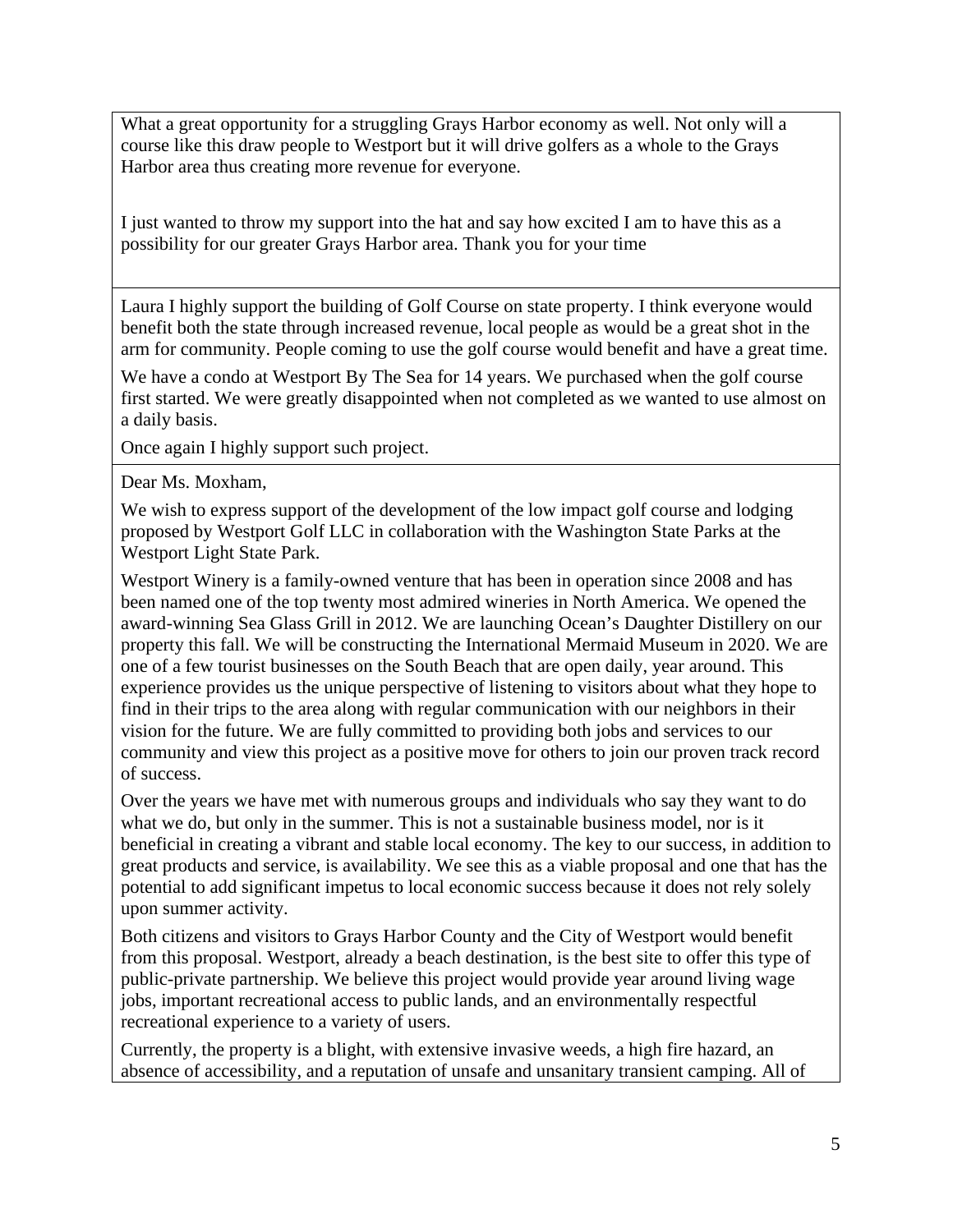these problems could be addressed with the approval of this project and creation of a links golf course.

There is already an abundance of wildlife on the property and within Westport city limits. It is unlikely that the development of this property would negatively impact those populations that have already found adaptations to the suburban interface. It would however create opportunity for better management and viewing for all ages and levels of mobility.

The proposal includes development of lodging. While there are a variety of excellent places for visitors to stay in Westport, there are few oceanfront options that are so often requested by our guests. We have excellent relationships with those in the lodging business and appreciate all their positive efforts in providing places for our visitors to stay, however, there is more demand than supply in this market segment.

Westport is the primary commercial and recreational fishing port on the Washington coast. This community relies upon the sustainable harvest and marketing of natural resources. Any effort to bring more people to our harbor to see the value of this industry, the rich cultural significance of our lifestyle, and a glimpse of the hard work needed to provide food for the world is a significant side benefit of this project.

This development of the Westport Light State Park could indeed be the long-awaited tipping point for our community. While we don't know them, we welcome these investors. We encourage State Parks to embrace this partnership for the benefit of the land, the local citizenry, and visitors to the state. We look forward to the enhanced lifestyle and recreational opportunities this will bring to our very special beachfront community.

Laura:

I am writing to support pursuing the proposed golf course if it adds to the economy, becomes a partner with the community and does not shut out existing smaller businesses

The Mermaid Deli opened in June 2007--the economy crashed shortly after. It was important to keep the business going as it was my sister's retirement investment. I partnered with her so that she would have enough to purchase the building and build out the deli. To my shock, she died in 2016. I continue to own and run it through a competent manager and staff.

I have seen the tremendous decline of Westport's economy. The Chuck Maples' debacle was devastating to Westport and it hasn't been the same since it happened. It has been touch and go to keep the small business alive. If a properly developed golf course were to be built it would be a great boon to us, particularly from October to June when business is very slow. Since it is within an all-weather drive from Seattle, Olympia and Portland (the Bandon Dunes are not easy to get to), it would draw people from all over the world Even if it had it's own restaurant, our deli and other local eateries and bars would benefit from people coming.

Dear Ms. Moxham: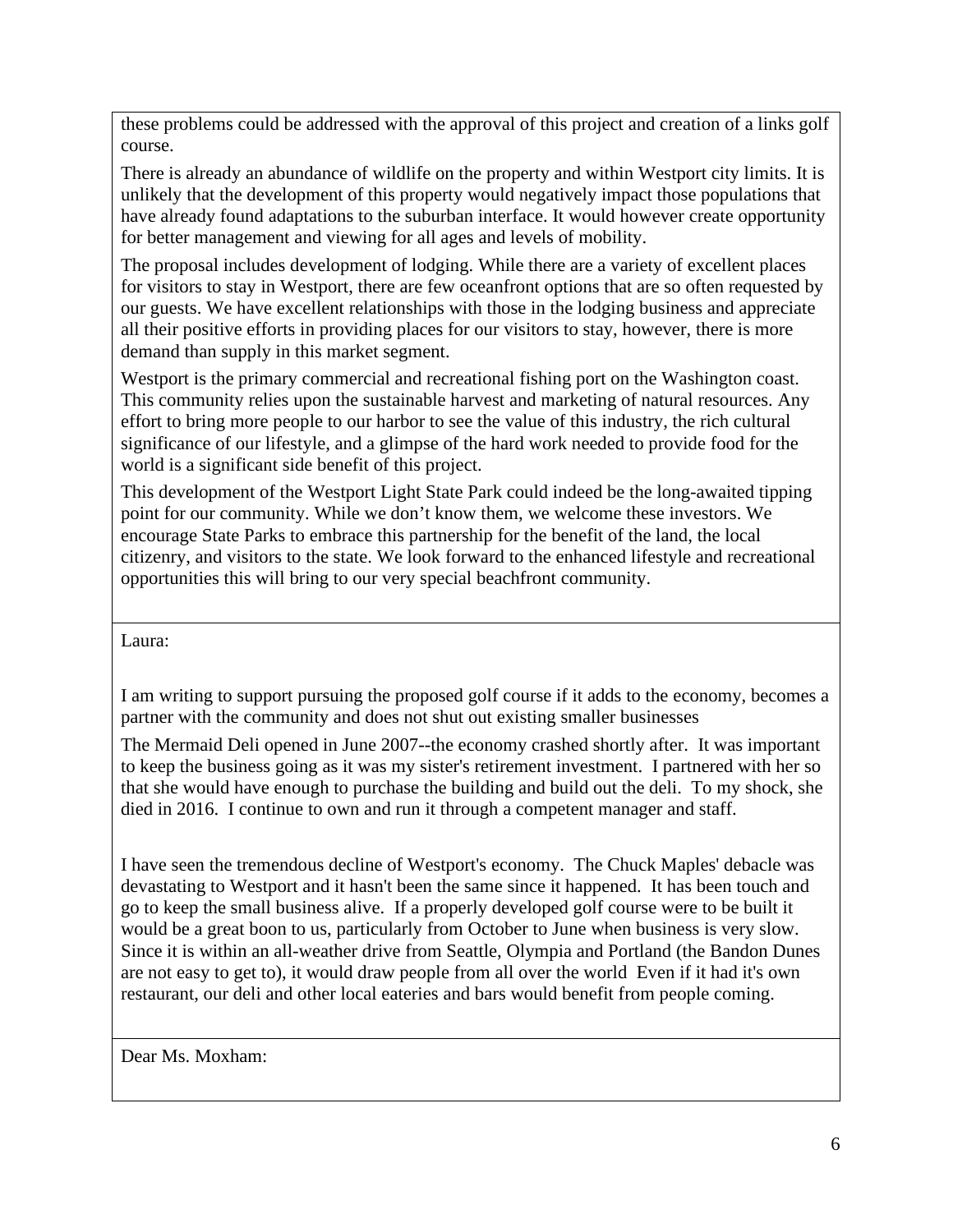For the past fifteen years, my wife and I have owned a second home at the Westport By the Sea Condiminium Complex. When we first considered buying one of the condos there, we were under the impression that a links golf course and small convention center was being planned for a parcel of land immediately adjacent to the Westpot Lighthouse State Park. We looked at this as a very positive incentive to buy a home at Westport as we felt it would draw golfing enthusiasts to this beautiful fishing village, thus promoting growth and generating income for the South Beach Community.

Fifteen years later, the only evidence of this once planned development are the surveying stakes still in the ground where the golf course had been envisioned. Meanwhile, the City of Westport has, for the most part stayed about the same with its quaint ambiance, world class fishing fleet and businesses that open periodically to everyone's delight then close for one reason or another year after year.

With its spectacular setting on the Pacific Ocean, a links golf course would draw golfing enthusiasts from far and wide. What other community would be able to offer fishing, golfing, fine dining, shopping and miles of unfettered, pristine beaches were Lighthouse State Park able to add a world class links course to this community and promote all of this through an aggressive, carefully targetted advertising campaign? And of course as a public golf course, the state parks system would also generate much needed income to maintain this beautiful land.

A local resident, (redacted), has written a compelling letter supporting the development of the links golf course. I strongly support his comprehensive justification for the course and with his permission, have added his comments to my letter. I sincerely hope you will take our collective comments into account when considering the approval of this highly desirable and most welcome development.

Thank you,

-------------------------------------

"Land Use / Revenue Generation - When the State Park purchased the 300 acre parcel formerly permitted for a golf course it was with the intention of preserving a large portion of it and leasing part of it out to create revenue which will reduce the cost of maintaining the park. A Scottish Links Golf Course woven through the 600 acres of parkland will do just that. Preserve a large portion of land AND provide an income stream to support the park.

Economic Need - Westport has one of the most beautiful marina's in the state as well as some of the most beautiful beaches and yet the community remains largely unknown to most of western washington. While sport fishing provides an annual draw to our area the seasons can be inconsistent and are subject to change from year to year. Adding a high quality golf course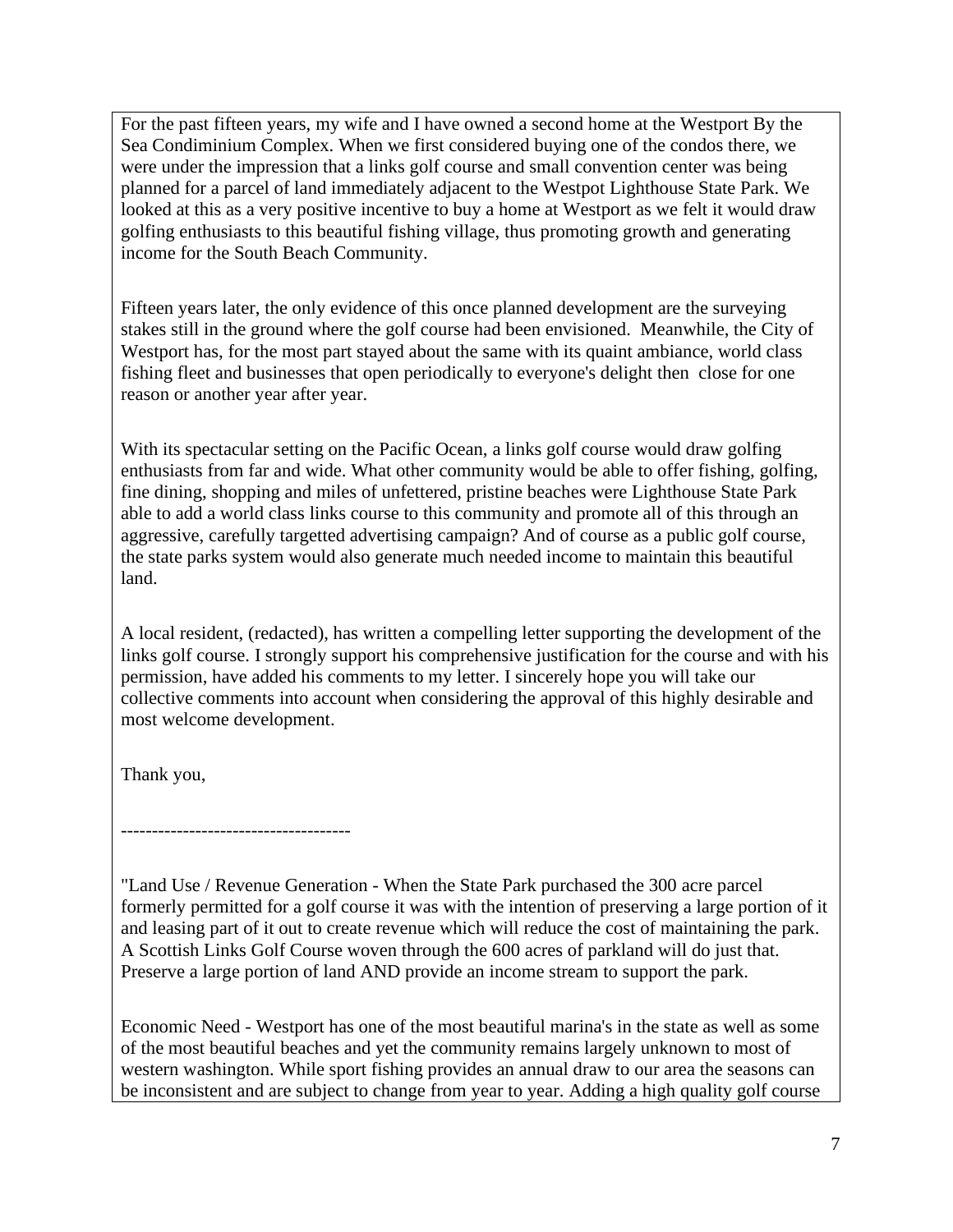to our surfing and fishing attractions will broaden the base of visitors which in turn will stimulate the economy for existing business as well as attract new ones. Currently our community has a high vacancy rate in commercial/retail properties and that alone impacts the perception visitors have when they find us.

Park Access Improvement - Currently we have a wonderful paved trail that borders the park on three sides which is a great amenity and the Historical Society has been working with State Parks to expand trail access within the park and increase access and parking on the south end by the Lighthouse. A Scottish Links course incorporates public trails unrelated to golf which will allow non golfers to have much greater use and enjoyment of the park.

Water Use / Reuse - The city of westport has a wastewater plant that filters and treats wastewater before discharging it into the bay. The addition of a secondary treatment process that uses the treated wastewater to irrigate the course would add a 3rd level of filtration and at the same time recharge the aquifer as opposed to draining treated wastewater directly into the bay.

Fire Protection - Currently the land in question is at risk of wildfire. Having areas developed in and around the acreage will create breaks and aid in reducing the risk of fire as well as increase access for firefighting if needed. Scotchbroom and gorst are noxious weeds which are highly flammable when dry and each year more and more acres are becoming dry.

Youth and Activities - Every community struggles to give their children as many outdoor opportunities possible in this electronic age. Having a local course could mean our students can add golf to the high school curriculum. Previous discussions realted to a location for a skatepark within the State Park area in an ideal location away from residential use and in open public location may be included in the proposal.

Golf - Many who live on the South Beach travel great distances to enjoy this fresh air sport. Having golf available right here at home will be a fantastic addition both for full time residents, second home owners and short term visitors. In 1995 when this property was owned by the Port of Grays Harbor, community meetings on the South Beach resulted in the Port adding the placement of a golf course on that 300 acres to their vision statement. Our community has been waiting over 25 years to have this amenity available and it is time to make it happen!"

Hi Laura, I am writing to you to express my sincere support for the potential Links style golf course. I strongly believe this could be the catalyst to a renewal of energy in the Westport Community. As you know, to attract outside groups of people to a community the community needs options for the visitors to partake in. Then once in the town the visitors then need to eat, fuel their car, get snacks for the beach, buy trinkets as a memory or maybe buy a pair of shorts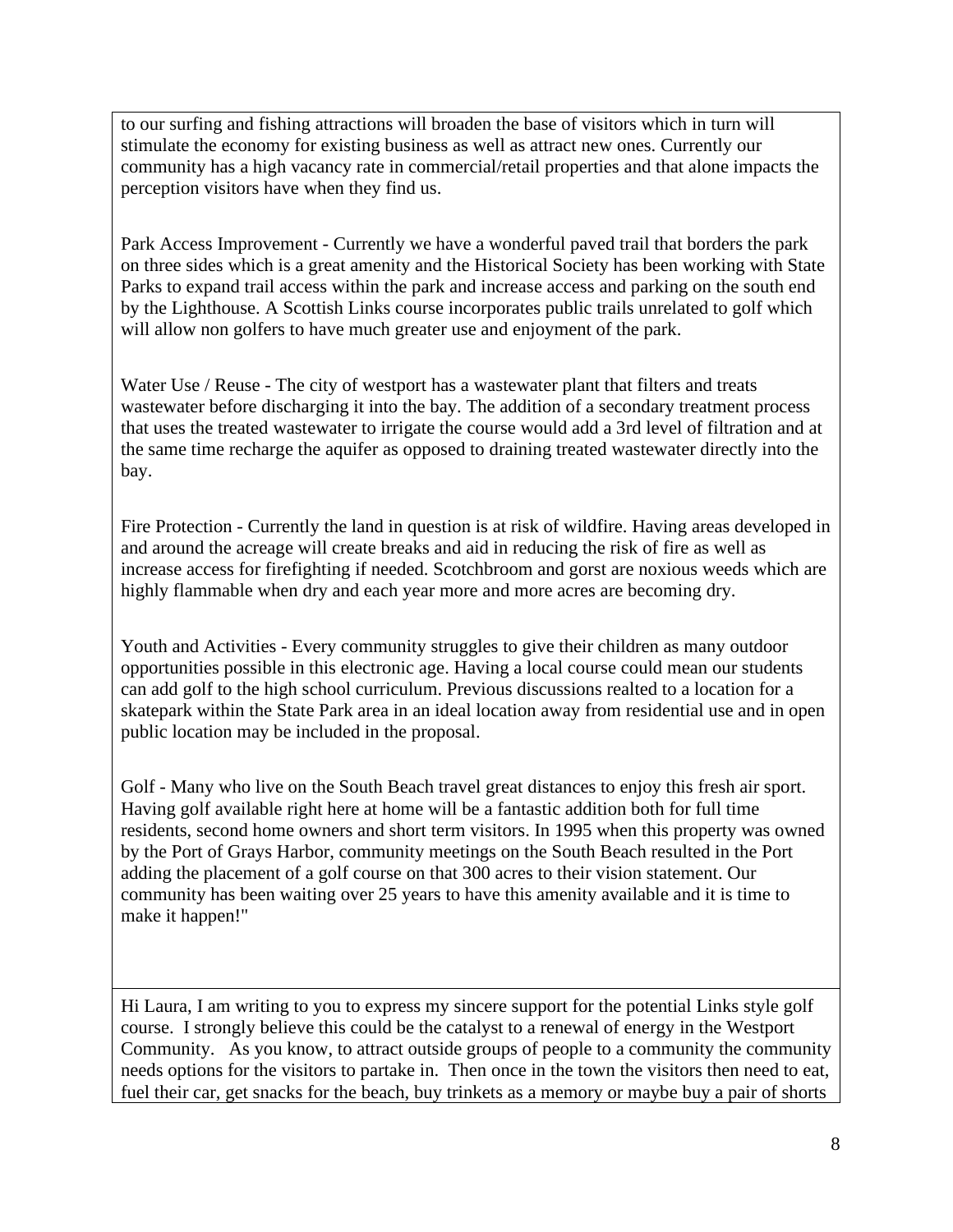because the day turned out nicer than expected. This is the circle that a community builds upon. It helps the local families keep active and employed. It helps facilitate in the tax base, pays for parks, roads, sidewalks and most importantly schools. Members of the community and others from beyond see a community they want to be a part of. Further they want to better it, so they fix up their house. Or better yet, a person from out of town decided to purchase a vacation home or family retreat.

Currently the options for things to do in Westport are limited and minimal. As noted above, this has an affect on the over all community as when visiting populations slow, mom and pop stores, restaurants, hotels, fishing ventures, gas stations, real-estate office, etc. close up.

It is exciting to see that there are others who see our community of Westport as a chance worth taking. Whomever is doing hoping to do the golf course, I commend wholeheartedly Their investment, time and vision is something we should not take lightly. Further it is something we can all help with and join in on.

I am unable to attend this coming meeting as I am out of town. But I that want to leave your with is my upmost support of this venture.

In full disclosure, my husband and I have property in Westport, lodging / housing related. We would love these properties to become the vision we have dreamed for them. However, to do this, there needs to be a demand for people to stay in Westport, visit Westport or Live in Westport.

We hope the meeting goes well and the community can see and share in the vision.

There will always be the naysayers. But Westport needs to see that they have a chance to create a community that fosters their children and provides families work and blossoms into the amazing coastal community it has been waiting to become.

Hello,

I have made Westport my home for 2 years now as of yesterday. I moved here from expensive Seattle.

A golf course would be a great idea.

It would be something else to go and do even if not playing golf. (I did play golf)

I would like to see an indoor swimming pool, maybe a tennis/pickle ball court and or a basketball court. A family event center.

I don't want it to be turned into "Only the rich peoples" golf course. They already have control of the public beach access, from Twin Harbors State Park to the Lighthouse State Park, and that one and only public access is on Hancock Ave.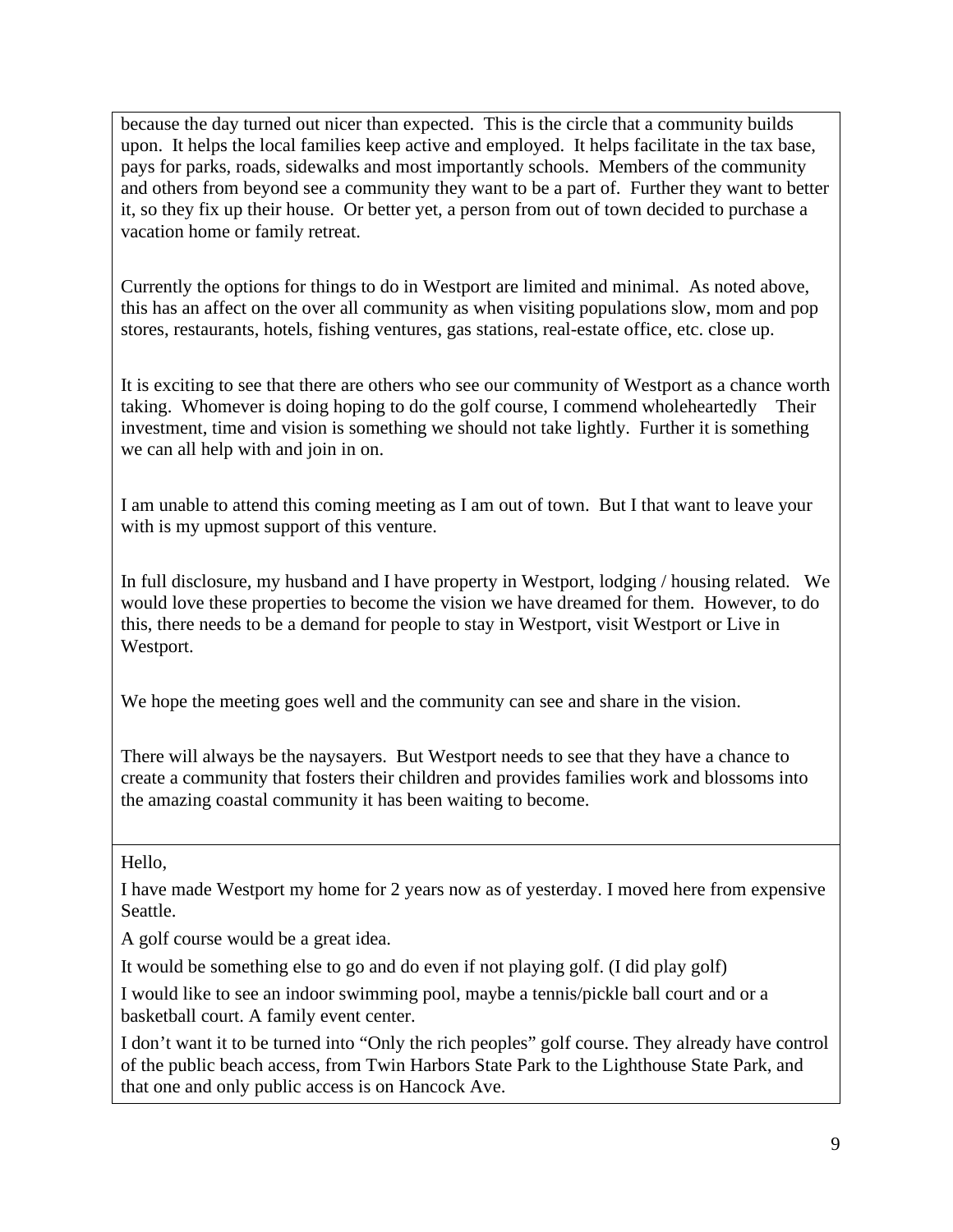It should be a community center that everyone could use and afford.

I don't want it to be a "Country Club".

If a golf course should be installed, we need a traffic system that will work, and if you have golf tournaments we need more stop lights not less. Our one stop light is set to be removed by the DOT, changing it to a stop sign on Ocean Ave.

During the summer or any major event, Montesano and Forrest become congested and dangerous. We need to maintain the one stop light we have and, in my opinion, add another at Forrest and Montesano.

If you think about these ideas and incorporate them in your golf course design I think a golf course in Westport would be wonderful.

Guess I'll have to buy a new set of clubs.

#### Dear Laura:

My husband and I were traveling cross-country eight years ago when we picked up the magazine with a cover stating "Visit the Cranberry Coast". Having never heard of Westport, we decided to stop by and that decision changed the course of our lives.

At the time of our first visit to Westport, we were both faculty at the University of Cincinnati (UC). The economy was down and we found middle-class people like us could afford to live on the beach in Westport. We bought a condo at Westport by the Sea and spent summers and breaks there while we both continued to teach at UC. A few years later we bought a lot on the ocean on Ferguson Dunes Lane. After years of planning, during which my husband retired from UC, in 2017 we began building a house on our lot. The house was finished earlier this year and we sold the condo shortly before making the final payment to our builder. We now live in Westport. I continue to "commute", working remotely from Westport and from Cincinnati, but will retire myself the end of this school year – at which time we'll both live full time in Westport.

We love the community and have made many friends. We love the winters being quiet and the summers, when the marina is full of families supporting the local businesses. It's sad to see so many empty stores since it must be difficult to sustain businesses in the short season. It must also be difficult to retain young people in the community, who likely often move to other areas to find work when they finish high school and/or college. A golf course would be expected to provide opportunities for some of those people as well as attract tourists to better support local businesses and the community. The biggest downside to us is the lack of medical professionals in the area. Within only a few years, my husband has lost two primary care physicians, who have left Aberdeen to move somewhere else. Replacing those physicians, for patients, often requires getting on a waiting list for months. The inconvenience of going to Olympia or Seattle is something we prefer to avoid. Having attractions like a golf course (doc's do play golf, right?  $\Box$ ) might encourage people from many occupations to consider the advantages of the lifestyle available in this area.

We heard years ago when the golf course was being considered that some locals had concerns that the ambiance of Westport could be negatively affected by something that attracted more tourists. But ambiance is something the locals and local government can control, by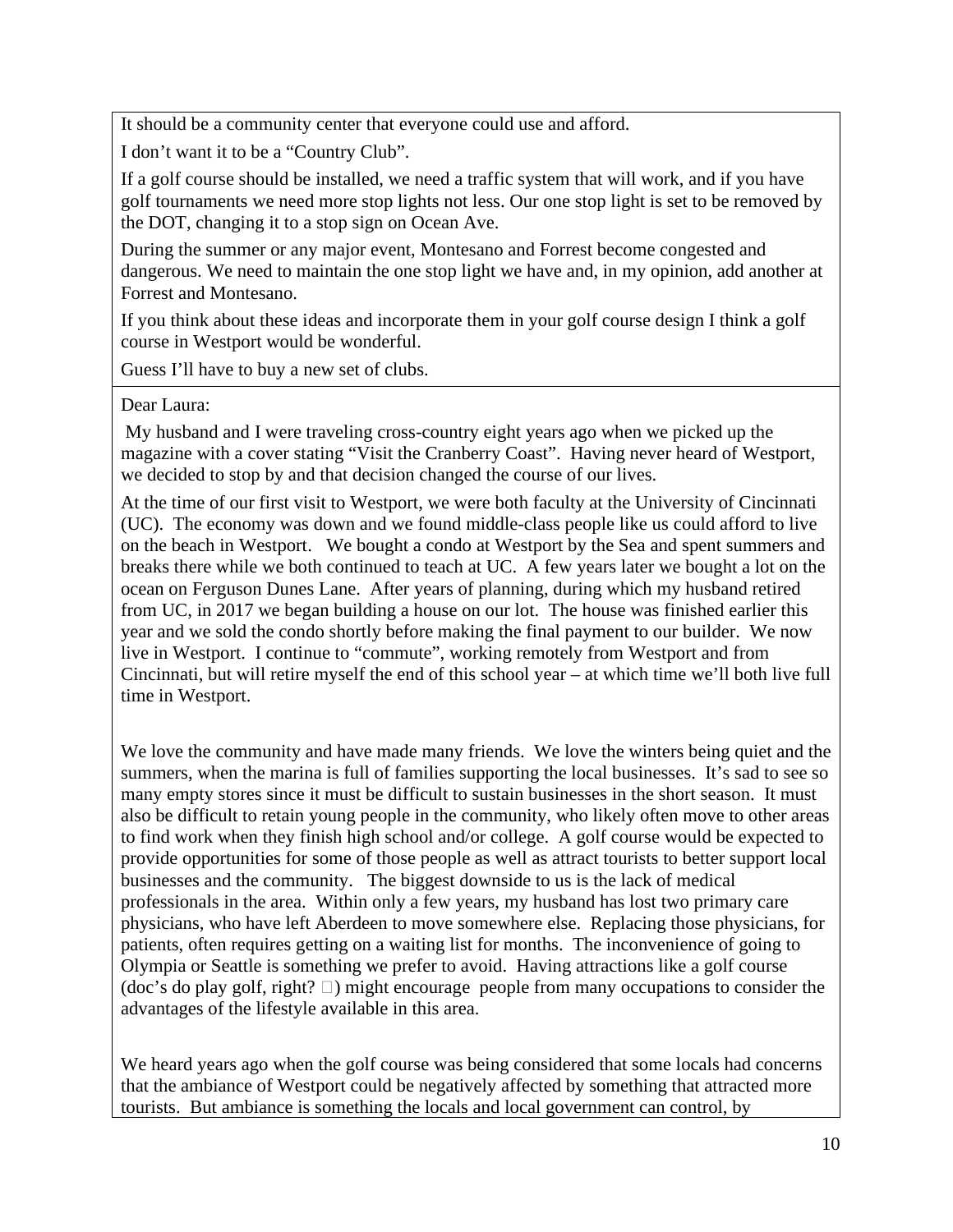determining what they want their community to be. Growth that is managed can have a tremendously positive effect on the community – particularly a community like Westport that has so much to offer yet is struggling. The local residents have the amazing opportunity to manage the growth while also thinking about how they can utilize additional revenue generated by this growth to improve their lives and the lives of their children.

I personally don't play golf, but that may be due to the fact that summer in Cincinnati are hot, humid and uncomfortable. I never bothered to learn because I don't spend time outside when the temperature is 90 degrees, with 90 percent humidity, and stiflingly uncomfortable. Westport has clean ocean air. My husband I feel better when we're there. We love being outside and don't even mind the rain (usually  $\Box$ ). I might even take up golf myself.

I hope you and others of influence in Westport and Grayland will do everything you can to make this golf course a reality. Thank you for your efforts.

YES YES.... Do anything to get WESTPORT back to it glory days......I support the golf course....

Hello Laura Moxham,

I am writing this email to find out what is the best means to register my support for the proposed golf course. I am an out-of-state owner of a summer home and 2 lots approximately a mile south of the Lighthouse. My son and his wife are co-owners and live in Forest Park WA. While we will not be able to attend the upcoming meeting, we do wish to express our desire to see the proposal materialize. Please advise what we can do to support the development of the golf course and place me and my son on a list for updates.

Hi, Ms. Moxham,

I am writing to let you know that I heartily support the proposal for all of the reasons that (redacted) has outlined in an email of which I am sure you are well aware.

I and my husband have owned a unit at Westport by the Sea since 2004, and while we don't live there full time, we are there most weekends, and very much want the area to be developed and Westport to prosper. My husband will be able to attend the meeting on 10/8.

Laura, my family has owned a home in the area for over 20 years and been coming to the beach for many more. I believe that an addition of a golf course would be beneficial to the area for so many reasons. It would bring additional outdoor activity for families . It could be a destination for so many that enjoy golf. It adds another activity to keep people in the area verses driving 20 to 50 miles to play a round of golf. I think a lot of people have been waiting for a course in the area for a long time .

I think that a course with trails around the perimeter with views of the ocean and paths to walk or ride bikes would be huge for the area. Everyone is health conscious and this too would benefit the hidden gem of Westport and Grayland.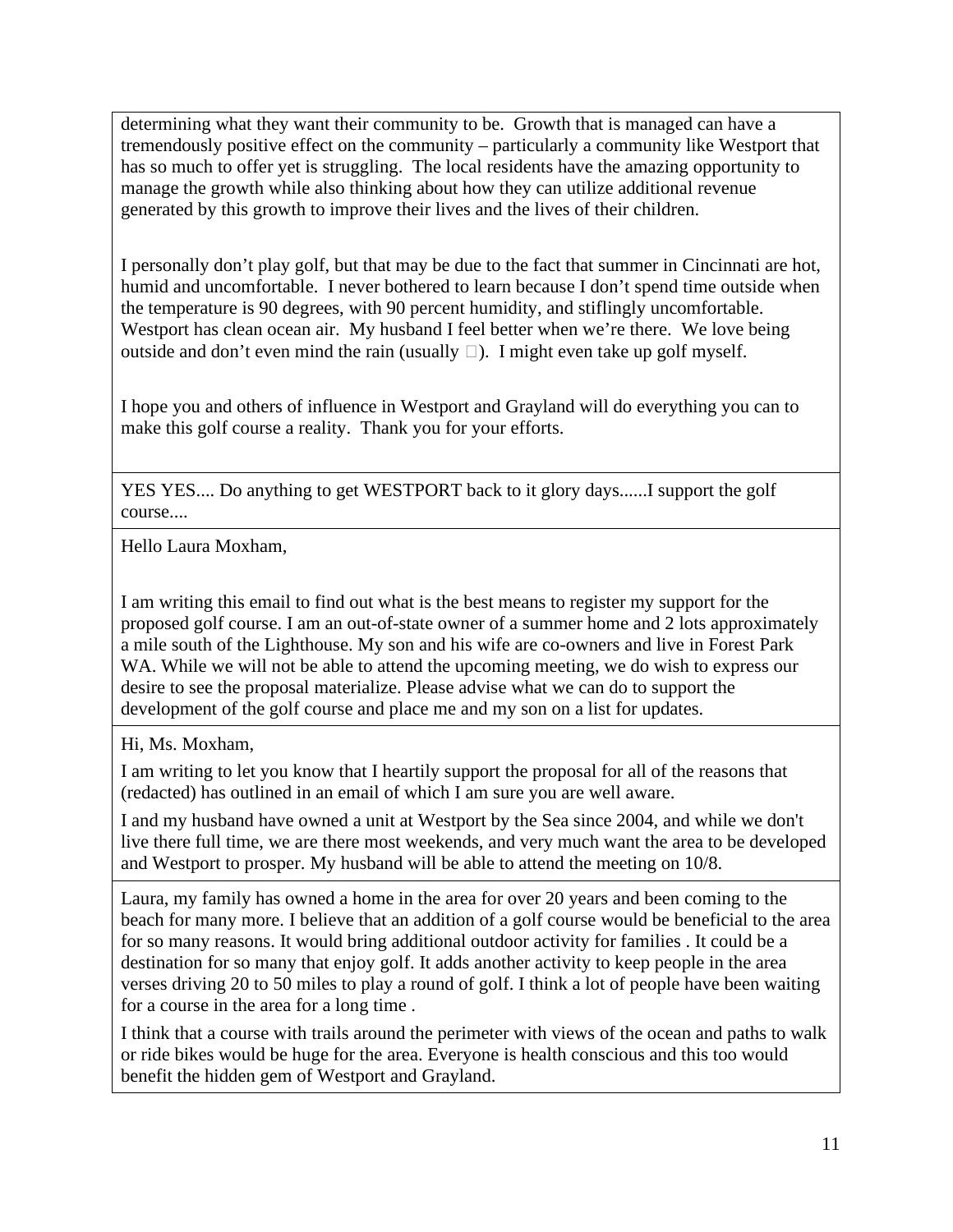I am going to try to be at the meeting but if not please keep me updated on the discussions and news to follow!

# Greetings Laura,

I have been a resident of the South Beach since 1993. I own and operate Deep Sea Charters Inc. My business property is on Weshaven Drive at the Westport Marina. I also own a home nearby. I have been a past president of the Westport Grayland Chamber of Commerce. I have served on the Westport Planning commission, and I am Treasurer for the Westport Charterboat Assn.

Charter fishing has been a huge part of the Westport economy throughout the years but since the Boldt decision and the adverse affects of ocean conditions and drought the commercial and recreational fishing seasons have been declining and have been declared disasters a number of times, 2016 being the most recent, we are slowly recovering from that.

Westport needs a stimulus to our economy and I believe now, as I did when I was on the Planning Commission, that a Scottish style links golf course would do just that. It is true that we have tourists and fishermen in the Summer months, but I believe we can use some help in the shoulder seasons, Spring and Fall. There are many other reasons why this is a great idea. Golf is a great sport to get youth involved in, economic benefits, use of treated water for irrigation that would normally be pumped into the bay, increased revenue to the State, and others.

I will not be able to attend the meeting on October 8th at McCausland hall. I feel this is very important for Westport and hope you will consider the many positive effects a project like this will have for our City.

I live in Tokeland and Im an artisan and a retired person who makes a modest living working here at my studio. While not impacted by the proposed golf links as are those who live in proximity, I think the effects will be felt all through the area.

In a broad sense, I 'm in support of the golf proposal, since I believe that, if well executed and maintained, it could bring more non-beach oriented visitors to South Beach which can have a synergistic effect on other parts of our coastal economy.

South Beach unfortunately suffers from the perception that there is not much "fun" here, and if you want something other than sand and fishing, Ocean Shores and Long Beach have us beat.

There are some riffs that could be played on the Scottish theme as well, which might have some interesting commercial potential for the area.

I plan to be at the meeting Tuesday, but thought I'd share my thoughts in an email.

I am writing you to express my support for the proposed golf course to possibly be built in Westport.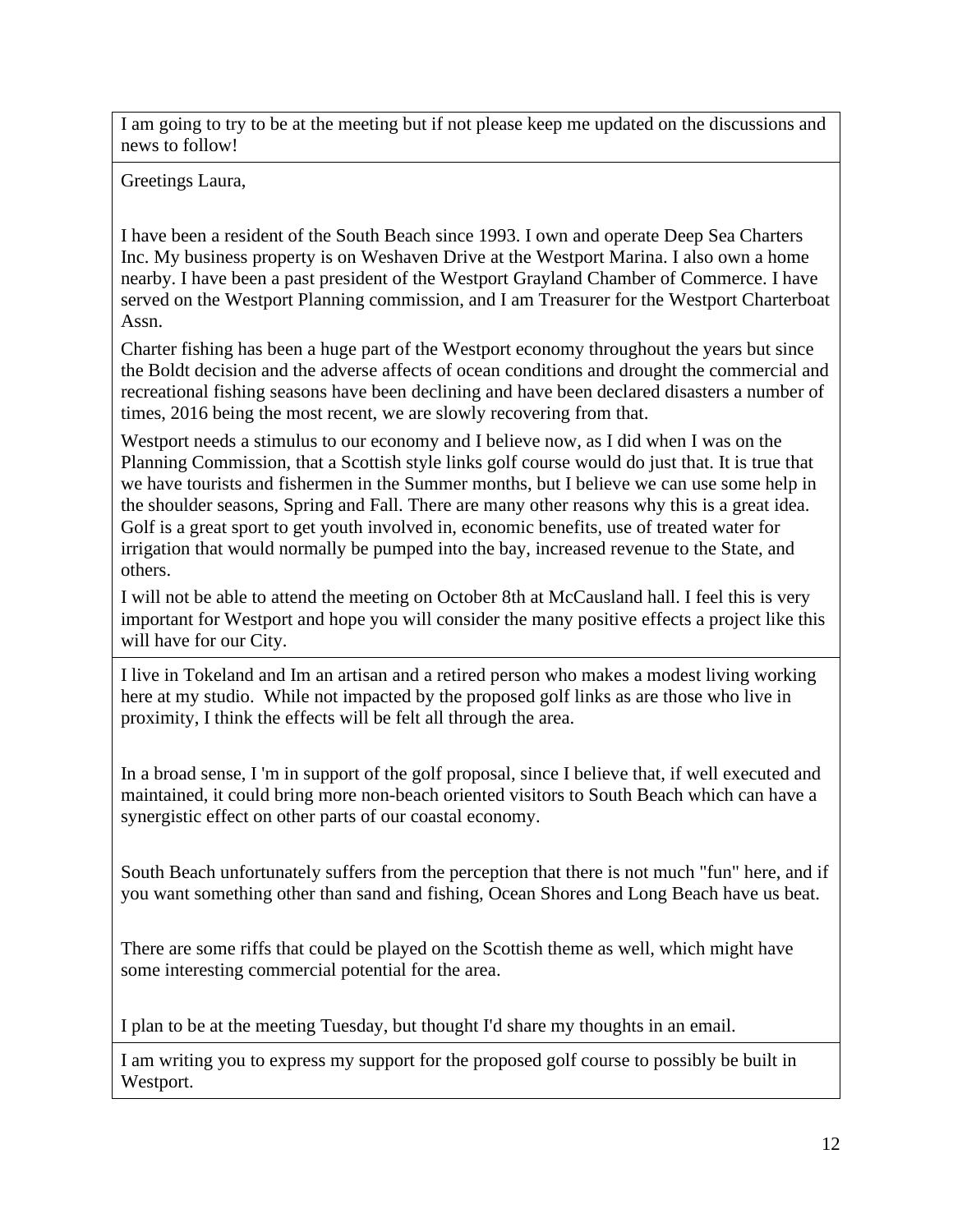I have been a South Beach resident since 1975. Both of our children graduated from Ocosta Schools.

Back in their growing up years I can see where having something of this nature locally could have been a great asset to their physical fitness programs. Not to mention an opportune local facility to encourage youth employment and athletic sports training.

I am hoping to attend the meeting in Westport on Oct 8th. As a Community Leader and volunteer for the Grayland Community Hall in Grayland 98547, I have seen a need for this type of local recreation. I have participated in numerous Festivals locally and can attest to the fact that whenever there is something that will encourage

tourism to our South Beach it encourages support to all the local amenities, restaurants, motels etc.

The annual Driftwood Show event that takes place in April for example will generate thousands of out of town visitors.

We have registered numerous zip codes from all over the State of Wash as well as Oregon, Idaho and other areas.

If a golf course was in the picture it would allow for tournaments in a geographic area that could be a great asset to local business.

I hope for your success in presenting to our Community your plans and ideas.

Hello Laura

I received the announcement about the potential public-private partnership at Westport Light State Park and upcoming public meeting. Our natural heritage program database at the Department of Natural Resources has one record of a state rare plant species from the vicinity of Westport. The record is for Sanicula arctopoides (Bear's foot sanicle), a member of the parsley family with flattened stems and light green leaves with palmate toothy lobes that look like a bear's foot (hence the common name!). In Washington, this species is found only along the Pacific Coast in openings in sand dune communities. A lot of this habitat has been lost to development over the past century, or is being invaded by non-native beachgrass (Ammophila arenaria and A. breviligulata). The population at Westport was last seen in 1929 (though an attempt was made to relocate it at the wrong time of year in 1981), so we do not know whether it is still present.

You can find more information on this species here: https://www.dnr.wa.gov/publications/amp\_nh\_saar9.pdf?af8zni

I should emphasize that Sanicula acrtopoides is listed as state endangered in Washington by DNR, but has no federal status (or legal protection) under the US Endangered Species Act.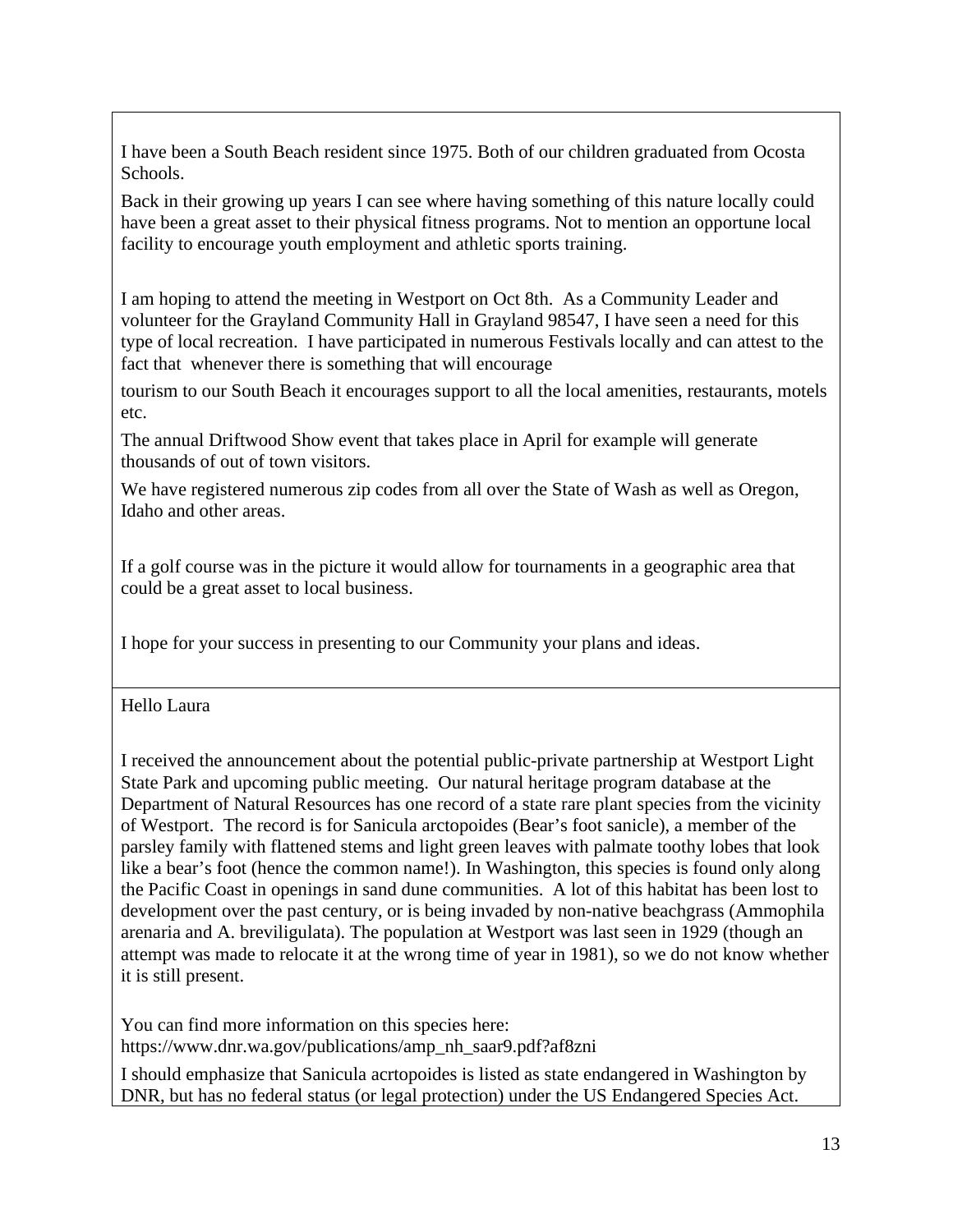Washington Natural Heritage Program is not a regulatory agency, so we cannot require any actions to be taken for this population in Westport. We hope, however, that this project might have a positive impact by creating habitat conditions the species favors, such as open sandy areas with low cover of competing non-native grasses. If a population of bear's foot sanicle were rediscovered there, or established through introducing seeds or plants, it could have a positive educational impact and demonstrate that this development is compatible with conservation goals.

Walter Fertig

Walter Fertig, PhD

State rare plant botanist Washington Natural Heritage Program

I hope to attend the meeting next week but if I can't make it I would just like to say we support the idea of establishing a golf course and possibly a small hotel with it!

Several people have said what a great idea it is and I know that my family would definitely golf there!

And I think it would bring more people to Westport - which helps our local economy! I always try to shop local and this just gives people one more thing to do while here!

We have only been here 4 years (since we retired) but we chose Westport and we want to see our community thrive.

Good Morning Laura,

I am writing you in support of the proposed new golf course.

We have a house on Dunecrest just south of the lighthouse and have been splitting time between there and south Seattle since 2012. Before that we have been coming to Westport with friends for over 30 years.

I am very excited about the possibility have a golf course built being in our area. Not only for myself, which I am a golfer but for the added opportunity's that would come with it. I have travelled to Bandon Dunes in Oregon which is another Scottish links style course on the coast. This course is popular to play year round in all kinds of weather. This would fit perfectly with Westport!

I am keeping my fingers crossed this moves forward!

I'm a part-time resident of Westport. I recently heard that you are considering development of a golf course on Westport Light State Park land. In a statement parks made to the press, it was stated that the golf course proposal is consistent with the intent of Washington State Parks' 2015 real estate policy update......

Is the golf proposal available to the public to read and if so can you direct me to it or send it to me. I will be attending the meeting on Tuesday and it would be helpful to be prepared to ask questions with some knowledge of what is being proposed.

Hi Laura: I was informed by our real estate agent at Windermere, that a meeting is scheduled for tomorrow evening regarding the above issue. We live 3 hours away, so will not be able to attend.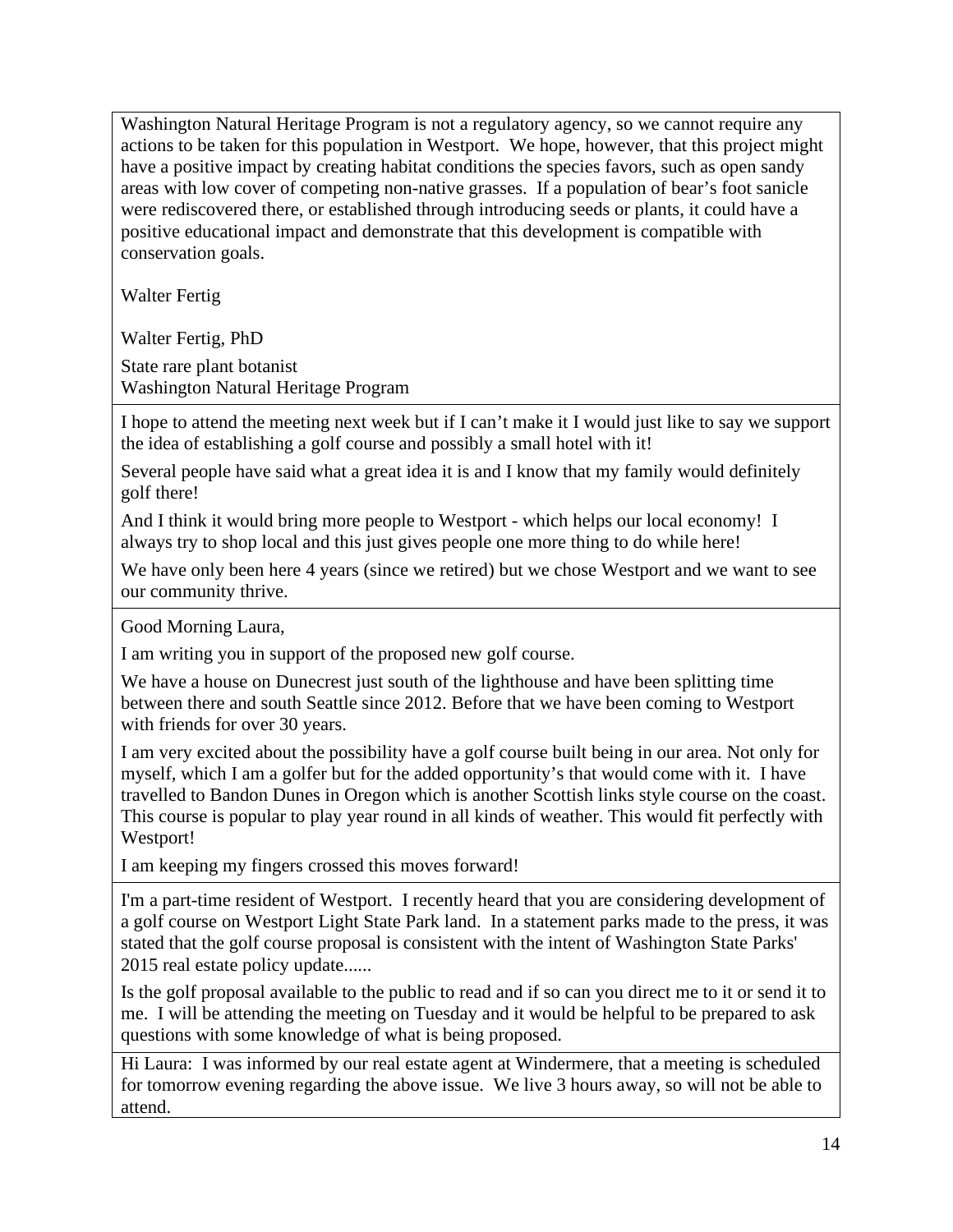We purchased a lot back in 2002 on (redacted) and have always been considering building a home. There was a time when the Links golf course was actually started, but then voted down by towns people. This, of course, has impacted the value of our lot and everyone else's property. It would be great to have a high quality golf course built to help the economy of Westport and to also enjoy golfing ourselves!

My husband and I come down periodically to stay in Westport and enjoy what is currently there, but would certainly enjoy more activities. Also, I am sure this would allow more of the businesses to be open in the winter who otherwise are not.

We totally support this concept and wanted to voice our positive opinions. Thank you so much,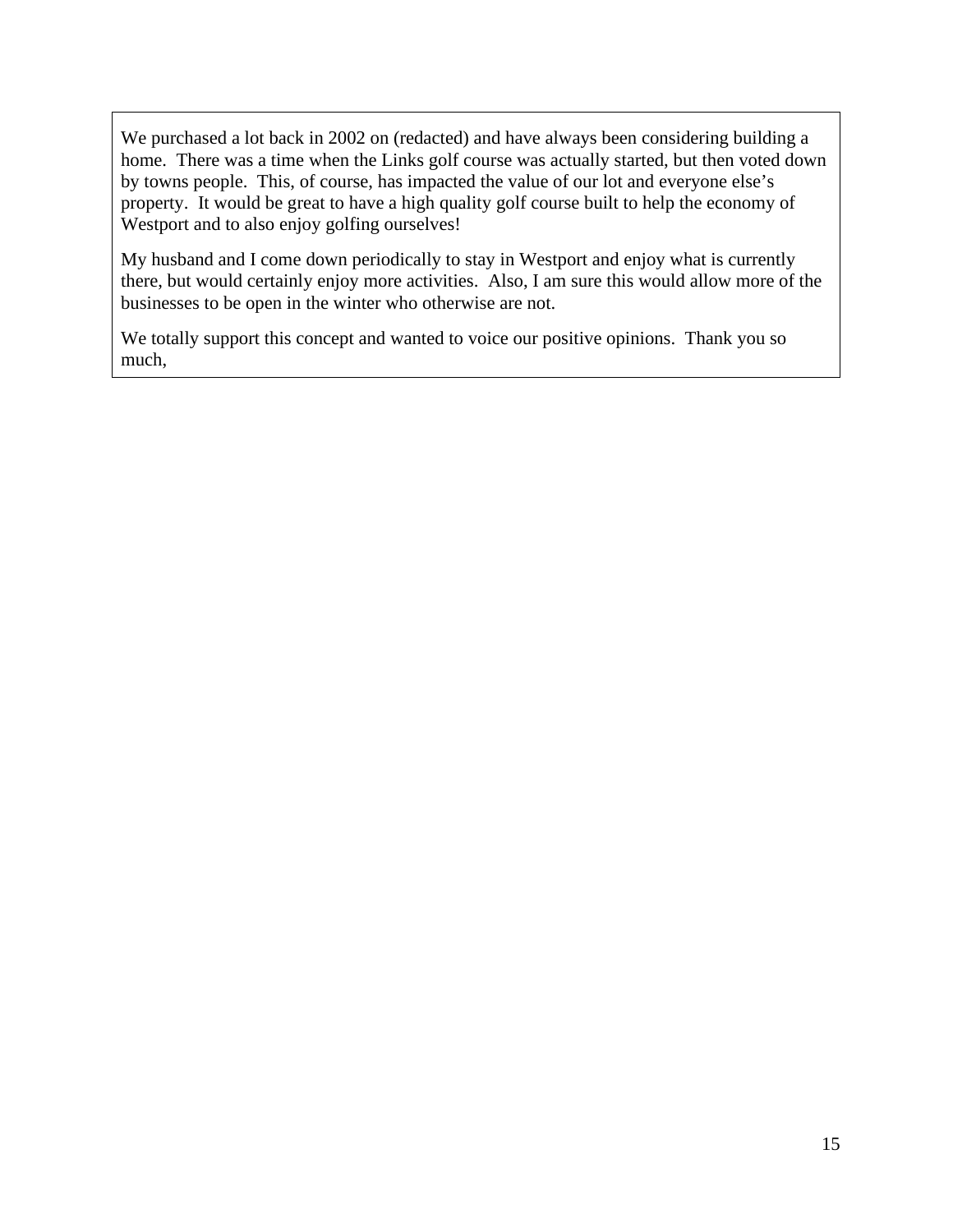Laura,

It was nice to meet with you and get to learn more about the proposed opportunity for Washington State Parks to engage with the group proposing a Scottish Links type of golf course on the Parks land known as the Westport Lighthouse State Park.

This is an opportunity to create additional economic opportunity, commerce, and tourism activity for the area and it also seems to align very well with our State Parks intent to provide access opportunities to the state park's system.

The private investment into this will create jobs, taxes for public services, additional tourism opportunities for citizens of Washington State and complements the other tourism opportunities. It will also provide additional revenue for the State Parks System to offset increasing operating costs.

The environmental concerns at this point seem minimal and in fact may increase the water quality of runoff in the area, reduce noxious weeds, and provide increased access to the area for many citizens.

I represent the citizens of the Westport area on our BOCC and believe this is an appropriate use of the area, will provide good economic benefit, and the community, the city, and the county will benefit from developing a portion of the land into a "world class" golf destination.

# *Randy Ross*

Chairman Grays Harbor County Commissioner – Dist 2

100 W Broadway Montesano, WA 98563 Phone: 360 249-3731

I would like to indicate my support for the golf course here in Westport. I am the owner of the (redacted) Giftshop. I have been the owner for 37 years. I have listened to golfers over the years. They plan their vacations around where or if there is a golf course. Its a great way to bring more people to our town.

Laura: Unfortunately I am unable to attend the meeting concerning the Westport Golf Links scheduled for tomorrow night. However I wanted to let you know that I enthusiastically support the project. As a lifelong local I know the importance of projects like this on our community and hope it proceeds…..opportunities like this don't come along very often and hopefully this one won't be missed. Thanks.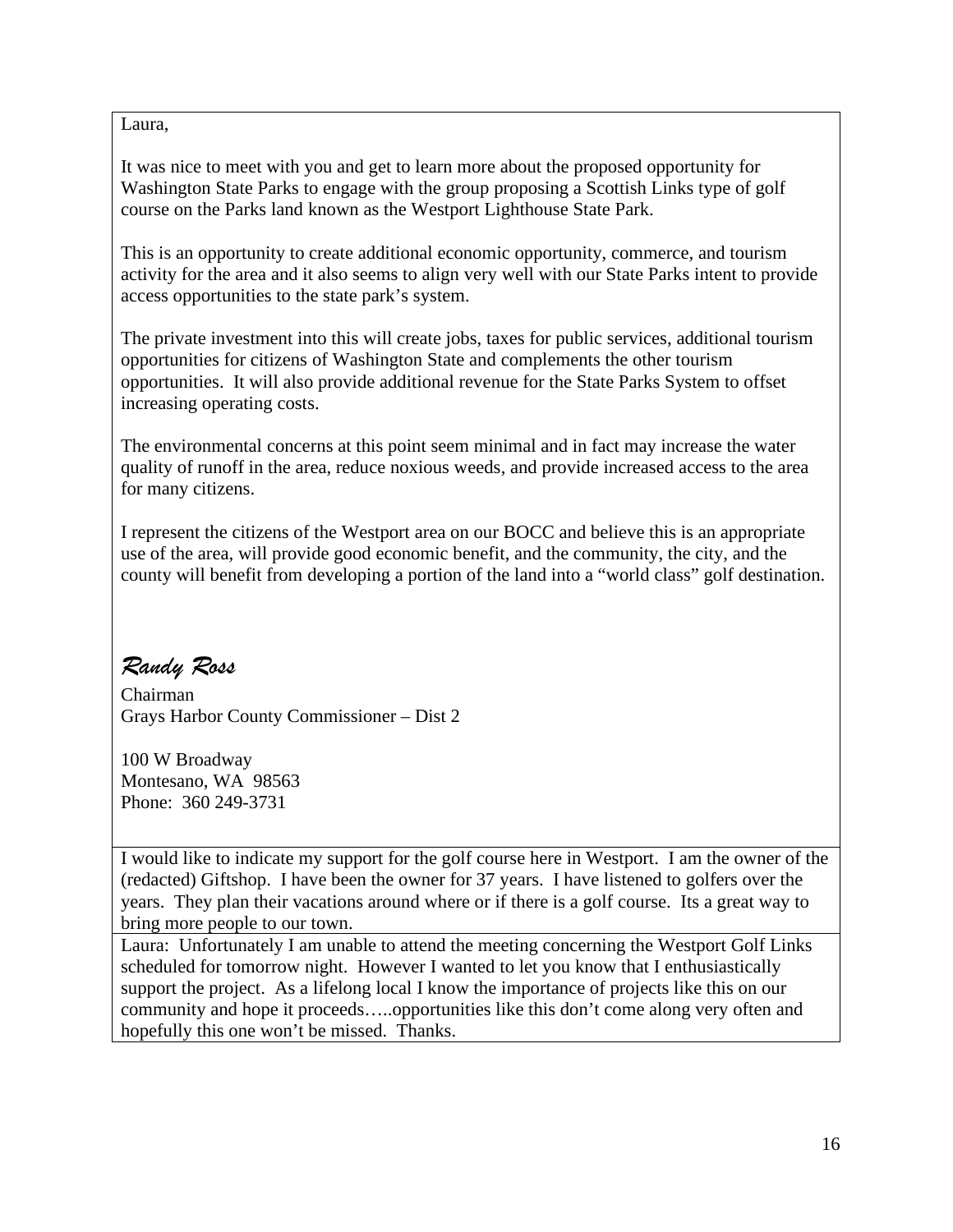

October 7, 2019

Dear Laura Moxham,

I am writing you in support of the Scottish Links style golf course that has been proposed in Westport, WA.

Englund Marine Supply has had a marine retail store in Westport since 1975, we serve and have helped marine enthusiasts through the years. Whether a commercial fisherman needing a cable repaired, a sport fisherman looking for some hooks, a business looking for industrial strength tools and safety gear or a person working a home repair project, our Englund Marine crew can provide the technical and problem solving skills that are a necessity to help you find the product needed. We have seven retail stores located up and down the northwest coast.

We've recently built a new building, just across the street from the proposed location of the golf course, which shows our loyalty and commitment to the area. Our local economy is in need of some 'attractions' that would drive them towards our area. Our community would benefit from a golf course as it would broaden the base of visitors which in turn will stimulate the economy for existing businesses as well as attract new ones. Golfing would be available locally which is one less sport to have to travel out of town for, making this area more desirable. We are proud of our community and any improvements to this area would benefit our community.

Sincerely,

Paul Foster Manager, Westport Englund Marine & Industrial Supply

880 SE BAY BLVD NEWPORT, OR 97365 (541) 265-9275

280 E WILSON P.O. BOX 387 WESTPORT, WA 98595 (360) 268-9311

123 HOWERTON AVE P.O. BOX 426 ILWACO, WA 98624 (360) 642-2308

91146 CAPE ARAGO HWY P.O. BOX 5704 CHARLESTON, OR 97420 (541) 888-6723

191 CITIZENS DOCK RD CRESCENT CITY, CA 95531 (707) 464-3230

#2 COMMERCIAL EUREKA, CA 95501 (707) 444-9266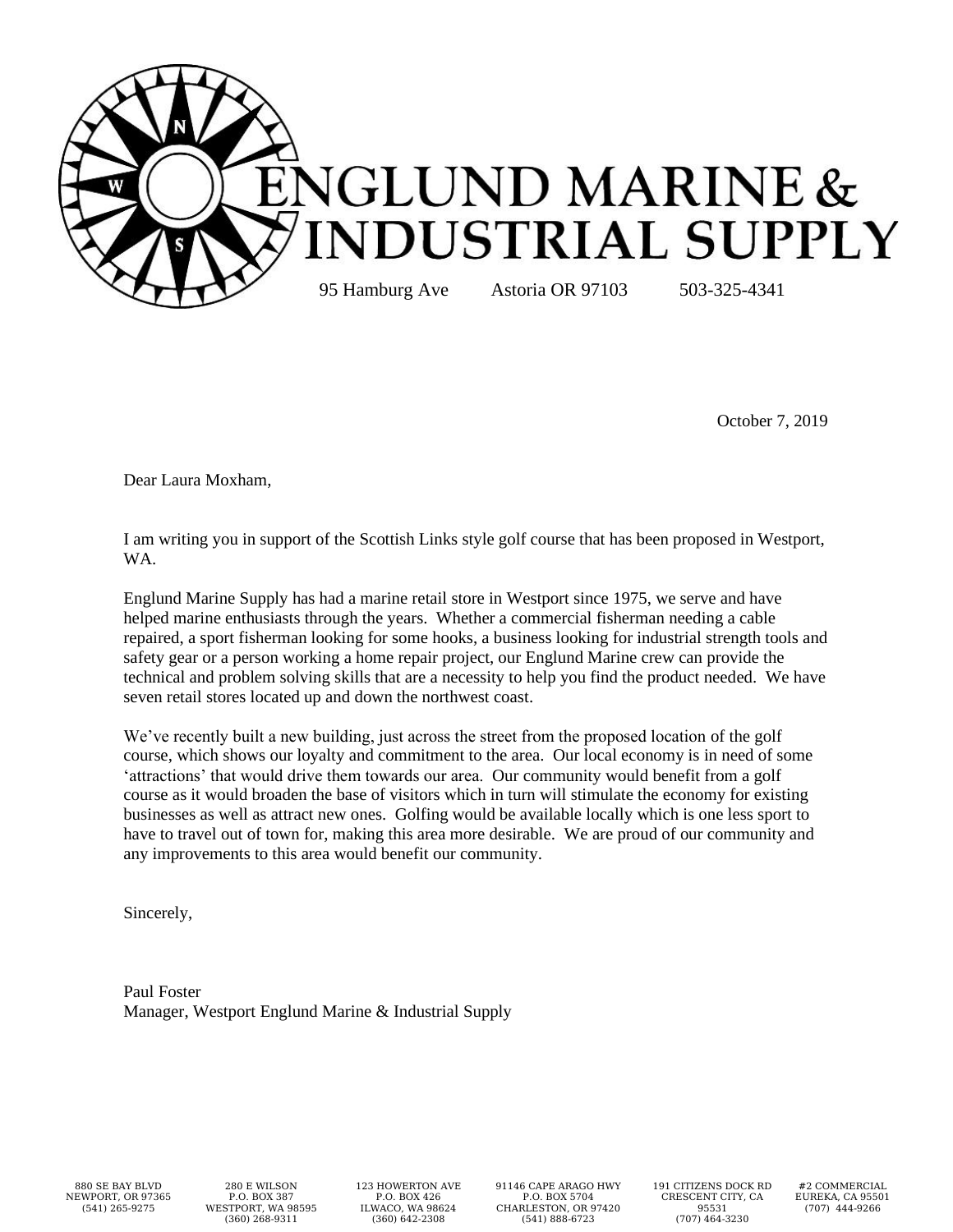Hi Laura,

Just a quick note to say my husband and I support the Parks Dept. continued consideration of a golf course and hotel development in Westport. We built a home in Westport in 2015/16, and while here the majority on the year now, plan to live here full time within the next year.

We would be happy to see this type of development bring much needed revenue to the Parks Dept., and to the current and potential future businesses in Westport and other nearby communities. We are not avid golfers, but would very much enjoy using the course to learn to play and get great outdoor exercise. (We hope that locals will be given a break on fees to use the course, as would so many others, I am sure).

We anticipate that the type of folks drawn to our community by a development of this nature will attract a well-mannered, relatively affluent type of visitor who will likely be willing to spend their vacation dollars in our area restaurants and shops, in addition to the the development golf course and hotel, while respecting our environment and our ordinances. Dear Washington State Parks Service,

I just moved to Westport 4 months ago, the biggest reason I moved here was because of the large and beautiful Westport Light State Park.

In this world of greed and congestion it's been such a relief to have this special place preserved and protected.

I had always been led to believe that it was the goal of the state parks service to protect and preserve land and the wild life that lives on that land.

I am very disappointed to find that you have turned away from the original goal to protect and preserve and are now entertaining the idea of destroying the natural beauty of this land with a golf course.

Hello Laura,

It has come to my attention that there will be a meeting this Tuesday to discuss the proposed Scottish links Golf course at Lighthouse State Park. My wife and I feel very strongly that this is a great opportunity for the community. Unfortunately we will be out of town and unable to attend the meeting but I felt it is important to voice our opinion through an email at a minimum.

We have been coming to Westport for Camping, surfing and to enjoy the area for the past 9 years. We loved the area so much we purchased a home in Westport so we could spend more time there 6 years ago. Over the course of the last 6 years we have seen businesses close and sit vacant (now including the hardware store) and it is very concerning. It is depressing to see such a nice area with buildings sitting vacant and in disrepair. We have met many of the local business owners and workers and truly want to see them succeed. There needs to be another draw to the area to bring tourist dollars into the area, especially in the off season. The community also needs more employment opportunities to make it possible for young people to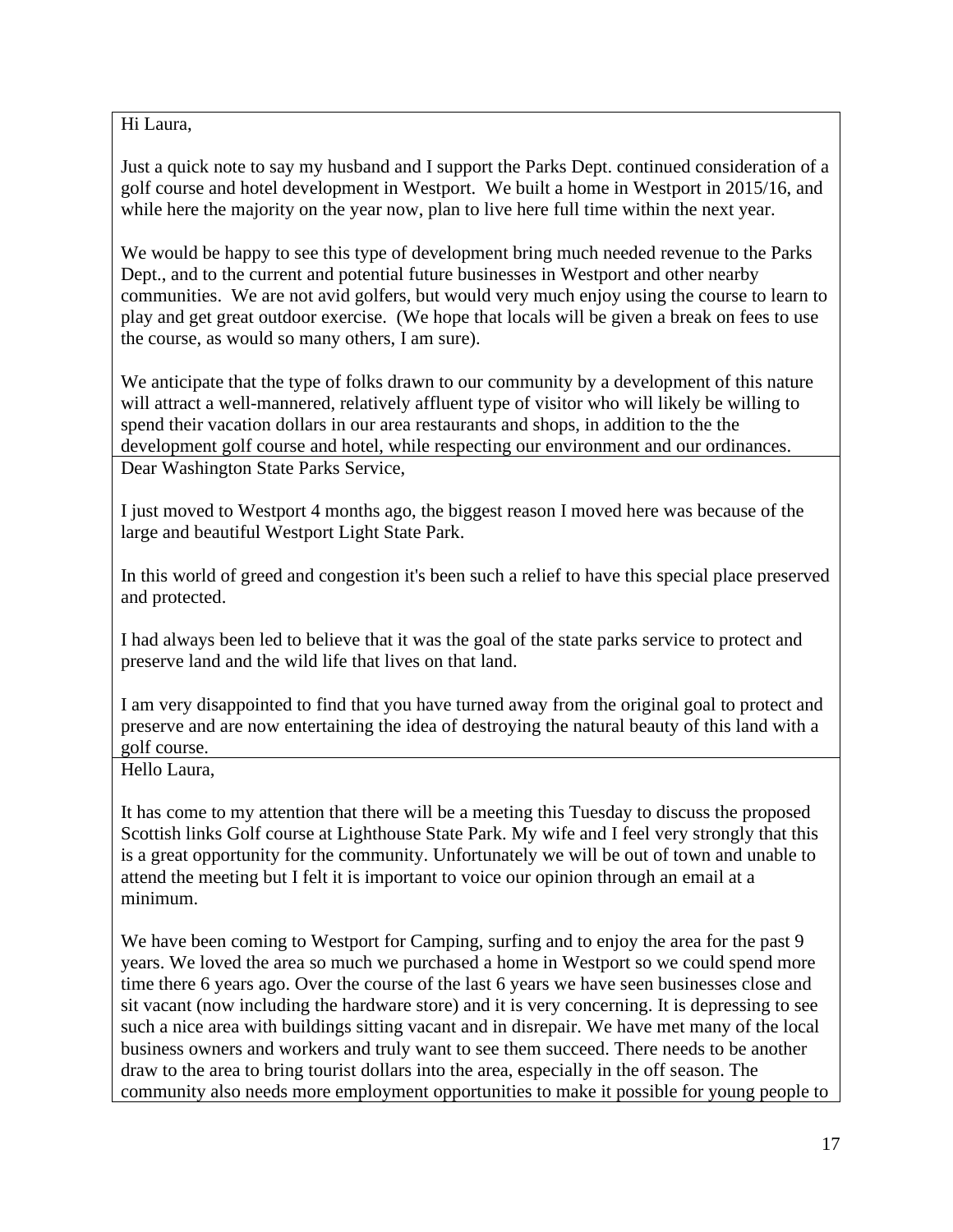stay in the area and not have to leave to find work elsewhere. My wife and I have had to relocate to find jobs in the past and it has taken us away from family and friends so we know how hard that can be.

The proposed golf course would be a huge benefit to the area in terms of employment and business development. There would be jobs in construction, lodging, at the golf course itself and in trickle-down into the existing and future community businesses. This type of course would be a perfect fit in the grassy dunes around the lighthouse and jetty area! This would also be another healthy sporting option for the young adults in the area on weekends and after school. This would help revitalize Westport and the general area and help protect the future of the community.

Westport is in need of another draw to the area and an infusion of excitement and hope. Please support this great opportunity for the community, it is desperately needed!

I fully support the proposed golf course to be located within the bounds of Westport Light State Park. We purchased land in Westport near the park over ten years ago, which we intended to develop for residential purposes to further support the City of Westport. Each year we have considered initiating construction but the local economy discouraged us from risking additional funds. The proposed improvement has the potential to draw a broader group to the community which will help the local economy while at the same time providing greater public access to this uniquely beautiful land.

With the addition of a thoughtful golf development to the South Beach community we will have a much stronger confidence level as we consider improvements to our own land. Thank you for your consideration and efforts for the local community.

Laura,

We have a home in Westport and are very interested in hearing more about the plans for a Scottish Links style golf course. Unfortunately we will be unable to attend the meeting on Tuesday October 8. We would however like to be kept up to date on what transpires. We understand talks are just beginning but our immediate reaction would be that this would be wonderful addition to the Westport area.

I am out of state and unable to attend the meeting October 8th. I agree 100% with these reasons for support of the Scottish Links at Westport State Park .

When the State Park purchased the 300 acre parcel formerly permitted for a golf course it was with the intention of preserving a large portion of it and leasing part of it out to create revenue which will reduce the cost of maintaining the park. A Scottish Links Golf Course woven through the 600 acres of parkland will do just that. Preserve a large portion of land AND provide an income stream to support the park.

Economic Need - Westport has one of the most beautiful marina's in the state as well as some of the most beautiful beaches and yet the community remains largely unknown to most of western washington. While sport fishing provides an annual draw to our area the seasons can be inconsistent and are subject to change from year to year. Adding a high quality golf course to our surfing and fishing attractions will broaden the base of visitors which in turn will stimulate the economy for existing business as well as attract new ones. Currently our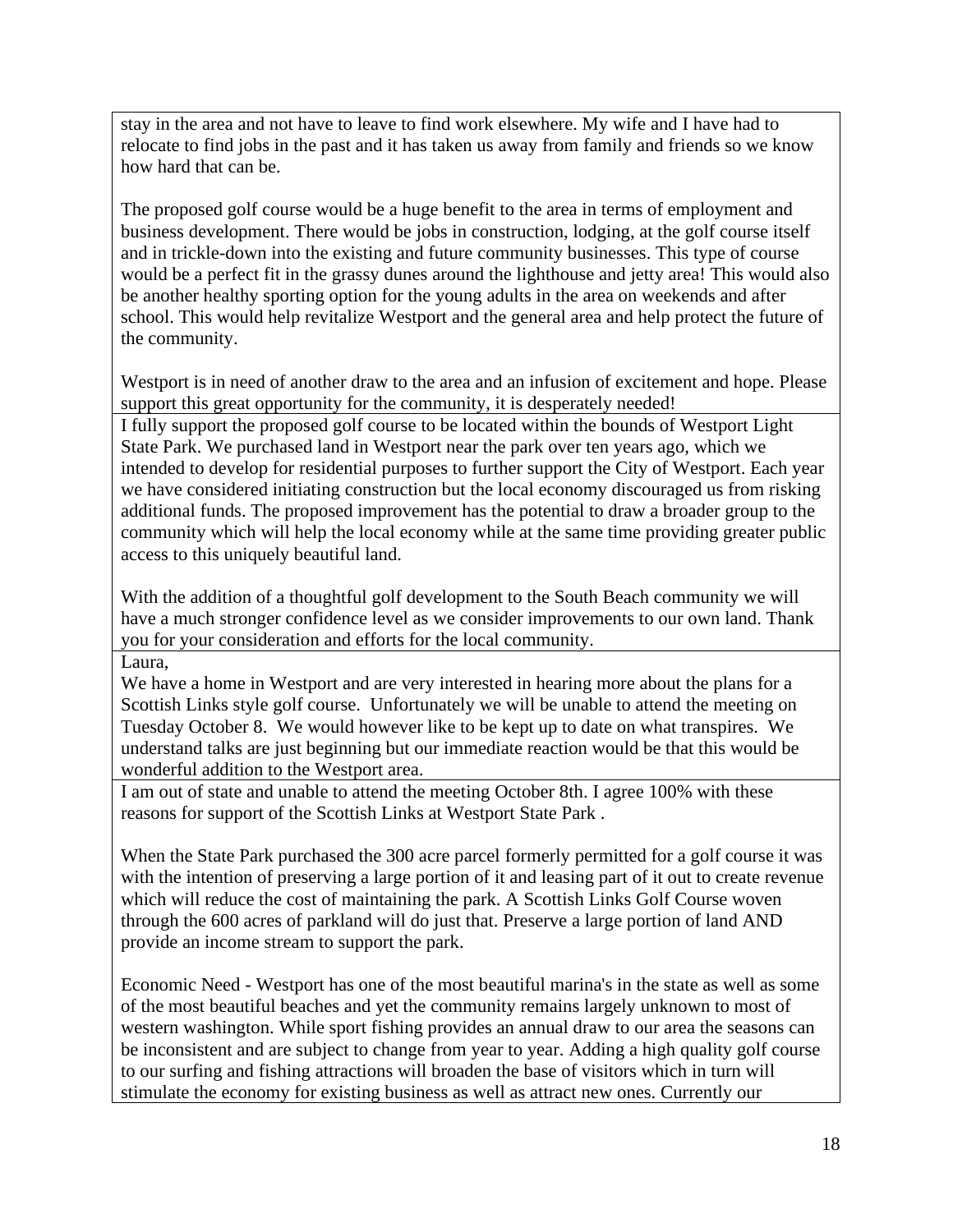community has a high vacancy rate in commercial/retail properties and that alone impacts the perception visitors have when they find us.

Park Access Improvement - Currently we have a wonderful paved trail that borders the park on three sides which is a great amenity and the Historical Society has been working with State Parks to expand trail access within the park and increase access and parking on the south end by the Lighthouse. A Scottish Links course incorporates public trails unrelated to golf which will allow non golfers to have much greater use and enjoyment of the park.

Water Use / Reuse - The city of westport has a wastewater plant that filters and treats wastewater before discharging it into the bay. The addition of a secondary treatment process that uses the treated wastewater to irrigate the course would add a 3rd level of filtration and at the same time recharge the aquifer as opposed to draining treated wastewater directly into the bay.

Fire Protection - Currently the land in question is at risk of wildfire. Having areas developed in and around the acreage will create breaks and aid in reducing the risk of fire as well as increase access for firefighting if needed. Scotchbroom and gorst are noxious weeds which are highly flammable when dry and each year more and more acres are becoming dry.

Youth and Activities - Every community struggles to give their children as many outdoor opportunities possible in this electronic age. Having a local course could mean our students can add golf to the high school curriculum. Previous discussions realted to a location for a skatepark within the State Park area in an ideal location away from residential use and in open public location may be included in the proposal.

Golf - Many who live on the South Beach travel great distances to enjoy this fresh air sport. Having golf available right here at home will be a fantastic addition both for full time residents, second home owners and short term visitors. In 1995 when this property was owned by the Port of Grays Harbor, community meetings on the South Beach resulted in the Port adding the placement of a golf course on that 300 acres to their vision statement. Our community has been waiting over 25 years to have this amenity available and it is time to make it happen!

I have owned a small property in Westport for several years. I recall when a group bought up most of the town and proposed to build a golf course on the same property. That never happened and they left town with several projects never finished. I believe this is the same group proposing a golf course on now what is State park land. I would be skeptical that could follow through with such a project.

Personally I would not like to see a golf course on the property.Westport is a fishing port and fish processing commercial area and would loose much of it's identity if a whole new group of investors moved in and developed the area with upscale housing, condos, and motels, fast food outlets, etc, .It will be interesting to see what the locals who live in the area have to say at the public meeting. I do not live in town and will not be able to attend tonight..

I would appreciate follow up information as the Parks system makes any decisions.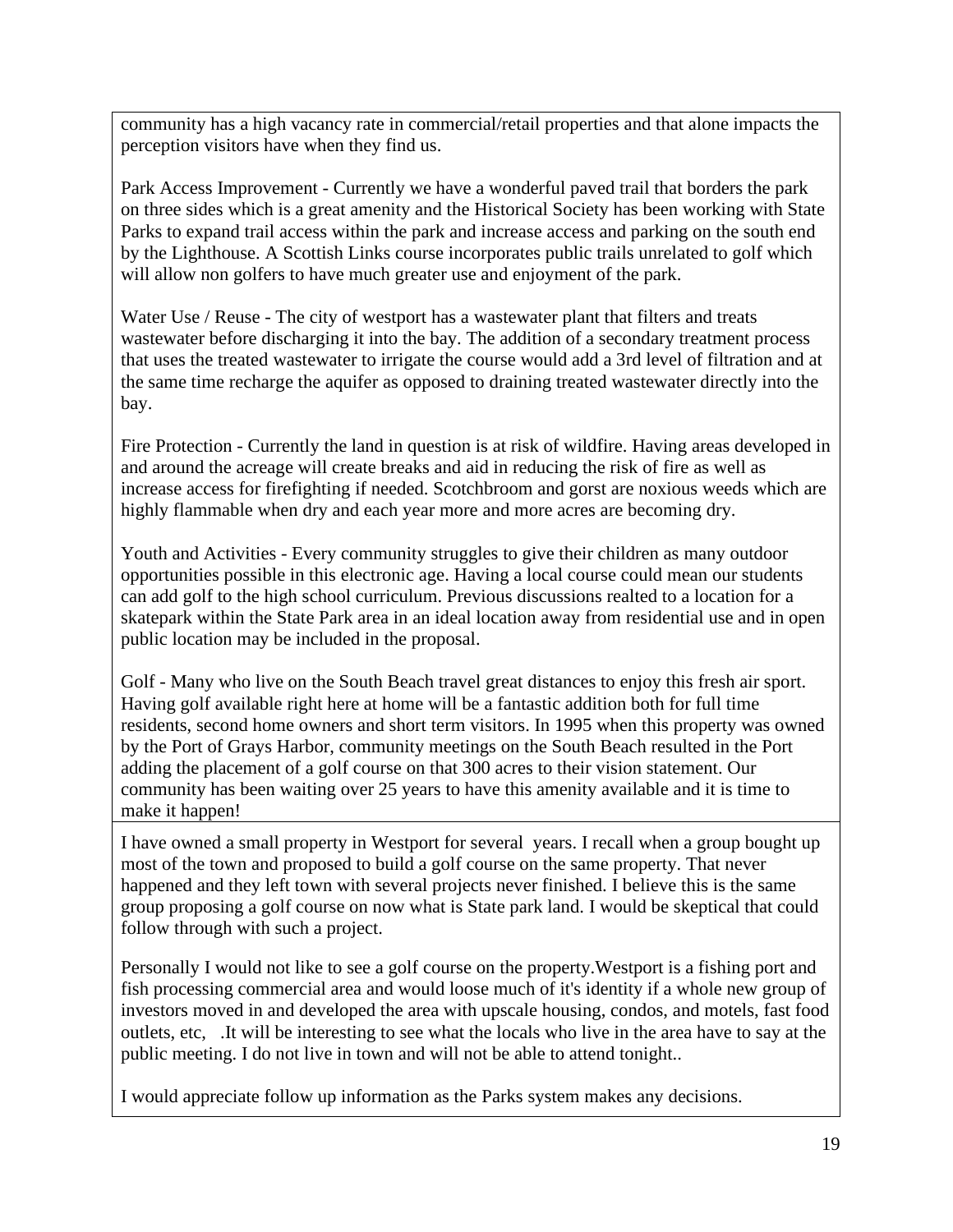Good evening Laura,

I'll most definitely be present at the hearing tomorrow. I've been working the last 16 years towards bringing tourism and more economic opportunities for our small community. As a business owner is hard to be able to offer jobs and maintain talent if you can't offer year round work. A golf course is not a magic switch but a major step in the right direction towards providing year round visitors to the region.

I'm looking forward to hearing what the developers have to say.

Hi, Laura, I just wanted to thank you for the time allotted for giving us the information on the proposed golf course in our state park. I appreciate the inclusion of our groups. However, no matter how I look at it, a golf course for our new state park land would not fit. All the information several of us have unearthed about shore pine, the dominant tree on that land, tells us that the shore pine is a native tree from northern CA up to AK, growing mainly on coastal dunes. It thrives in the nutrient-poor sand dunes and is highly tolerant of salt spray. Whether or not this shore pine stand was planted, it belongs there and it's the ideal dune plant. It lives in wetlands as well. It grows voluntarily on some of our Audubon properties located near the beach. In fact, for one of them, it is the plant that restored a degraded area there. The rest of the park land is very wet in the winter time, flooded even, and is covered mainly in sedges. Folks would be golfing under water. Plus, all over the country, golf courses are closing because the interest in golf has waned enormously in the past decades. I don't think a golf course will save Westport. And developing it could ruin the most extensive habitat area in Westport, one that could support nature trails, picnic areas and maybe some camping and still retain its natural beauty and richness for all visitors to enjoy. It is public park land, for all to treasure. Would be nice to start removing the Scots' broom brought in by the previous attempt at development. That can be fixed.

Laura,

I would like to express our 100% support of this incredible golf course proposal for Westport. We have been waiting many, many years for this.

We had been visiting Westport for several years for the fishing. We finally purchased a home five years ago. We took up golf about the same time and now have to drive into Aberdeen to play golf, which is several times a week. We're very tired of this commute. This Westport golf course would bring so many more people to Westport as a destination, such as Bandon Dunes. It would promote the purchasing of second homes and/or rental properties. It's the perfect use of that 300 acres which is absolutely unusable in its current condition and is a fire hazard. This would bring needed income to Westport which will help stimulate the economy for existing businesses and also attract new ones.

And there are so many other reasons to support this proposal...... Looking forward to the meeting tonight.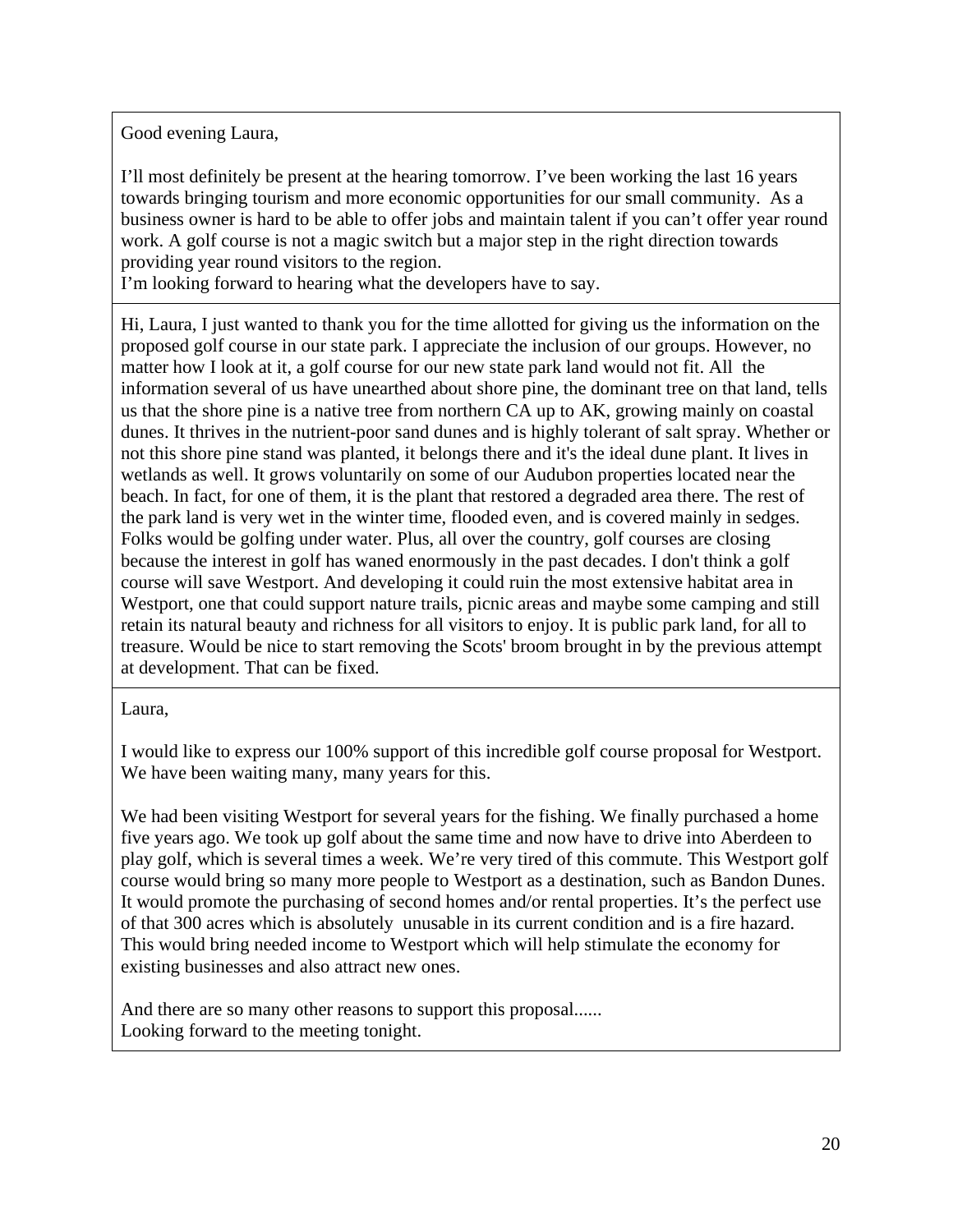Just want to put a "no" vote for the idea of using state park land for a "golf course." The state should not use public funds to aquire land and then turn around and use that land for "private development" that would insure a need for further "public" expense to upkeep that "private development."

I spent 24 years in Tucson, Arizona that also used "public" lands for what ultimately numbered 17 golf courses. The "public" then had to put up considerable increases to property taxes to "upkeep" this "public" land that was supposed to be funded by the users of these courses. Also, being a desert, water to green up these courses was also up to the "public" to fund....did I mention this was a desert! I never played golf in my life, but had to PAY additional "assessments" in every years property taxes for those who did!

Nothing is free...especially when the "government" says that it will not cost the taxpayers extra taxes. Since when is the state of Washington in the Golf Course business? You have used Public Money to purchase this land, if the State will not use it, sell it privately, make your profit, and let the end user pay for any expenses that will be generated from its use.

Hi, again, Laura, Although I stand by the content of my last email, I fear I may have been somewhat rude and for that I apologize. I've been thinking about what would be good for the park in its development in place of the golf course idea. Some suggestions:

Trails - a trail to the lighthouse from the NE corner (the original 37 acres you all had slated for development); a fitness trail, an interpretive trail; a loop trail around the park, past the lighthouse, then on to the dune walkway and back around the northern area to the origin.

It wouldn't hurt to leave the park undeveloped for a while, except for trails. However, perhaps a modest development of cabins and yurts for winter camping, with sheltered picnic tables; perhaps a playground; restrooms on the NE side; perhaps a cafe/camp store. I think Westport lacks enough places to eat in the summer and most everything is closed in the winter. Well, just some ideas that I think would have minimal impact on the overall natural state of the park. And that could provide the public with some interesting reasons to visit Westport. Thanks for listening.

I was so incensed at the meeting last night that I crafted a letter to the editor in my head on the way home. But before I send out such a letter, I wanted to send you another email on the subject matter of conversion of our public park into a golf course which will eliminate much public use and destroy the environment (mainly the native shore pine forest). I was prepared with written notes on speaking remarks for the meeting, but you chose to use sticky notes instead. I felt at the time that you did this to save time with such a huge crowd but you can't put nuances or intelligent comments on a sticky note. You and Jessica did a pretty good job handling the huge crowd in the circumstances but why did you agree to the idea of having people rise their hands to show support for the project? That just gives out bad feelings among and between the citizens. And with all the "100% behind... " remarks, it showed that proponents had organized the crowd beforehand. There was definitely intimidation at work last night.

None of the photos of the so-called links golf courses showed any trees and hardly any bushes. To replicate any of these expansive green-grass spaces, our native forest would have to be cut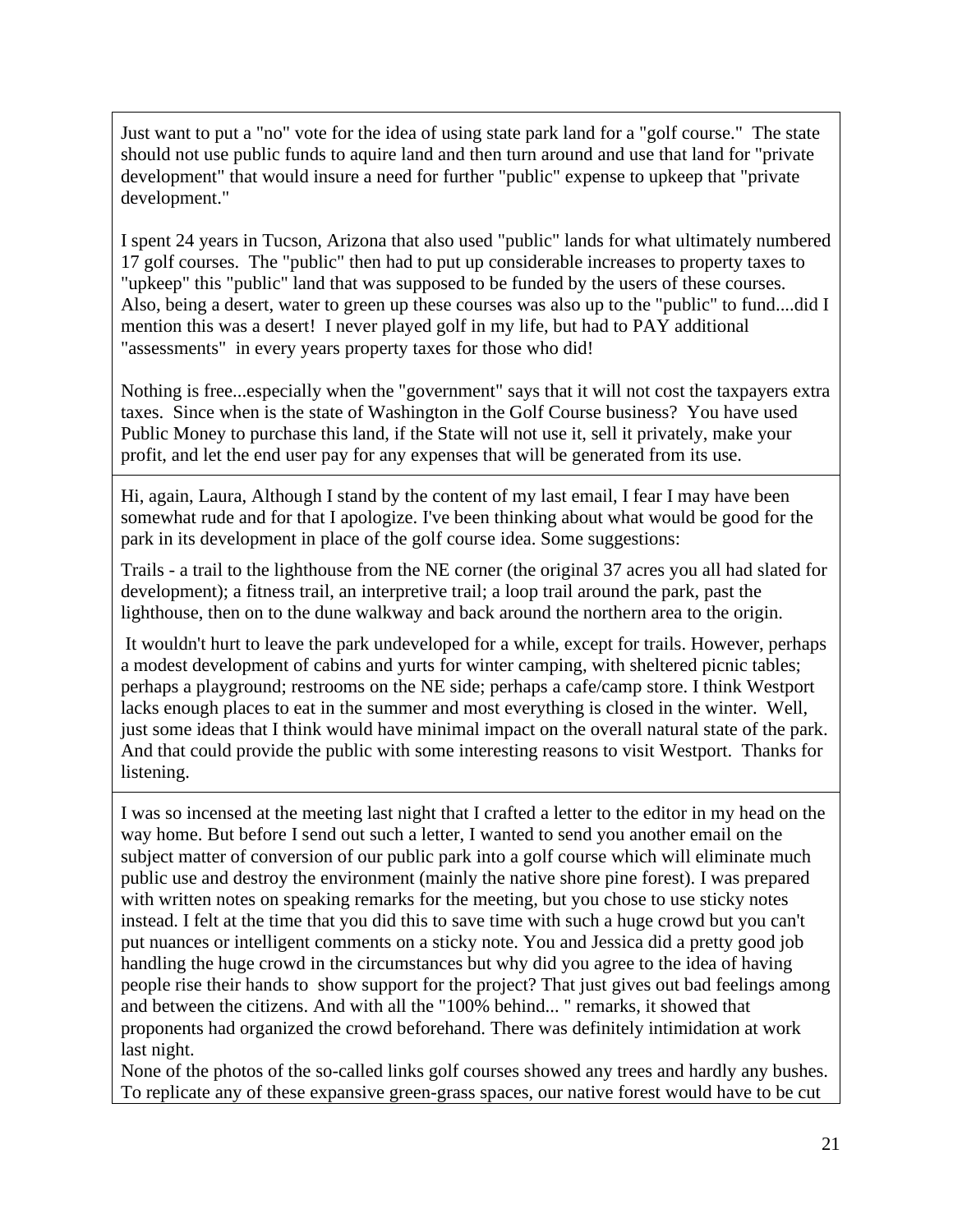down. That is inexcusable! So few of the questions about any project details were answered that I wondered what the heck the proponent had been doing all year. And yet he promised the gullible community that the project would generate \$30,000,000 in revenue each year! Who is this guy and exactly who are all the investors waiting in the wings, according to him? I have far too many questions to put into a single email.

This planned destruction of a beautiful natural area of public land for the benefit of a few and to the detriment of the majority of Washingtonians is reprehensible and will damage the reputation of State Parks for many years to come. So please tell the director that this is a big mistake.

Hi Laura,

I want to commend you for your efforts running the meeting last night. I have no doubt that the pro-business and pro-golf contingent drove their supporters to the meeting in droves, and because of that, the room was much too small. You and Jessica did a very good job under the stressful circumstances.

I hope that we soon have time to provide comments again. When that happens - I hope a much larger hall will be secured. Also, I think folks should have to sign up to provide comments. The use of sticky notes in this case gave the supporters a chance to easily preface their comment with "I am 100% behind this proposal" and the like. Preparing an oral comment takes effort, but writing on a sticky note gives folks an easy way to express anger and frustration. In my opinion, the statement "I'm 100% behind this proposal" should not have been read aloud.

Also, something should have been done to limit situations when people laughed at our comments. For example, my comment about the extraordinarily rare plant found at the site drew a lot of laughter. I don't think the pro-golf folks would have appreciated laughter at their comments.

I think we should have had a proponent of the shoreline forest get up and discuss why it is important to preserve these last remaining areas. If you would consider such a speaker, I volunteer to help find someone.

Lastly, I don't see the purpose of the hand-raising exercise. It further polarizes the community. I hope this doesn't happen again.

Thanks again for your efforts to share the planning process with the community. I know it isn't easy.

Laura, we attended the meeting last night about the proposed golf course on the Westport Light parks property. We have concerns about the proposal and about the way the meeting was run. We hope you will take this into consideration for future meetings.

There was a very organized group of people who are pushing this project who made sure supporters attended the meeting. There were many people we know who are opposed who were not able to attend because of conflicts due to the short notice about the meeting. The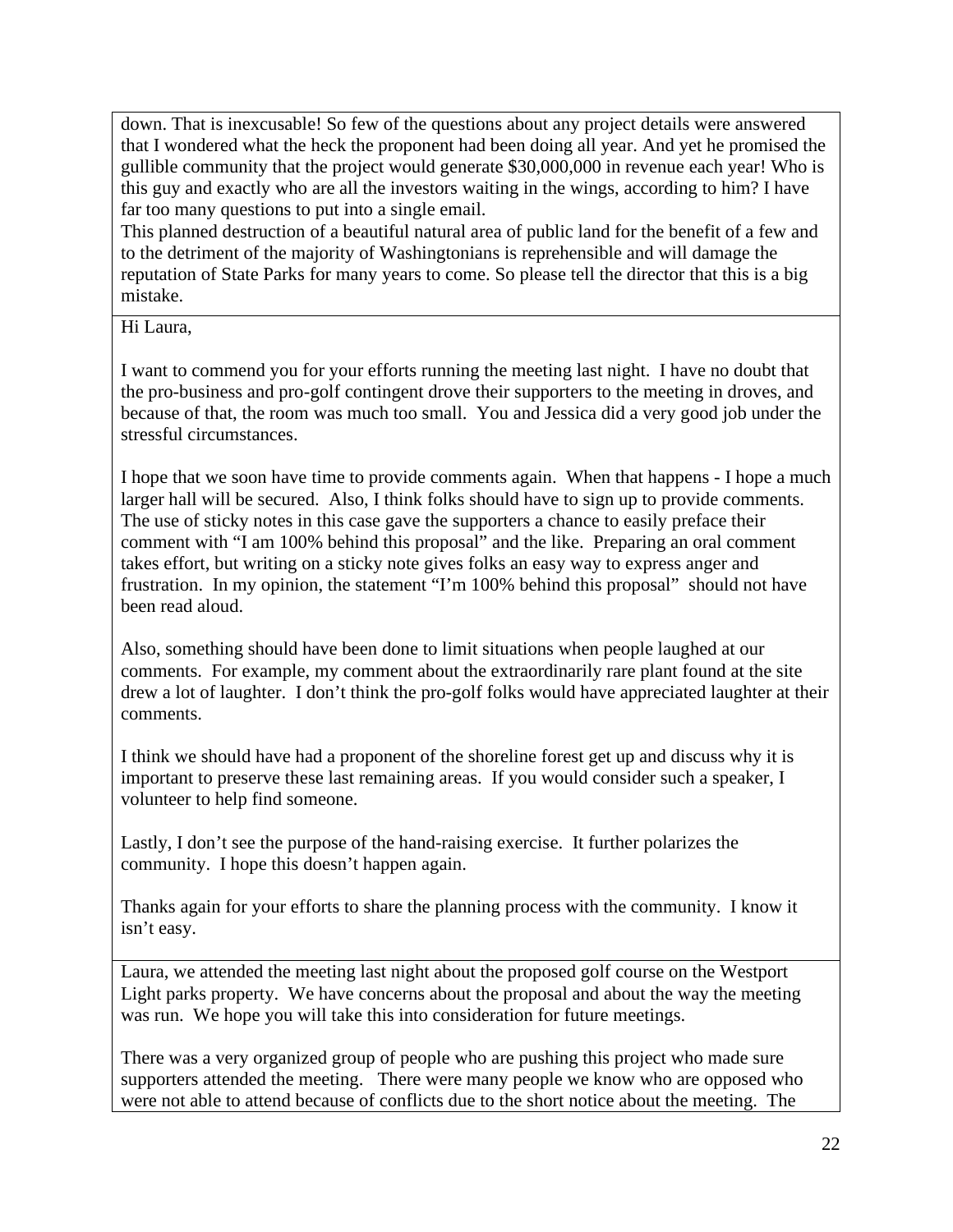process really didn't allow for an opposition discussion. The sticky notes were basically worthless. Whoever wrote the most got the most attention. That's hardly a way to make decisions. Many people who attended the meeting but don't support the project felt intimidated, especially during the hand raising, which was also not the best way to make decisions.

We are also very concerned that there hasn't been proper due diligence concerning the developer. He admitted he didn't have the money but would surely get "investors". The last time, the previous developer promised there would be investors and that never happened. Are you really willing to spend public money on a promise? The citizens also need a way to research Westport Golf, LLC and Mr. Dayes (we never saw his name written so have no idea how he spells it.)

We hope the legal process of SEPA, a possible EIS, and Army Corps 404 will be given maximum time for analysis and public comment. It also wasn't made clear that the Park Commissioners decision can be challenged and isn't necessarily final.

This is a very important decision that has future implications for one of the last remaining undeveloped interdunal wetland mosaic on the west coast that is publicly-owned. We are in full support of Parks developing this property for the general public to use in an appropriate, ecologically sustainable way.

Hello Laura,

We were unable to attend the community meeting tonight but did watch it via the Facebook Livestream from John Shaw of the Historical Society. Thank you for enabling that viewing!

We learned that the lot north of us owned by the City of Westport will be included in the planning process. It seemed like the draft map in your slide presentation showed a red marking for potential concession areas along the south edge of the City property and the east edge of the State Park south of that corner. Hard to see on the Livestream video.

This is the only area of the whole State Park / City Parcel combination that borders private residences. Thus it does not seem logical to put concession areas so close to private homes. It would make more sense to put concession areas along Ocean Avenue and / or Forest. It would also seem more "neighborly" of the State Park system to preserve a fenced and forested buffer zone along the relatively small areas bordering private residences. Most of us that bought these properties did so because of the quiet and privacy provided by bordering park land. Please keep us in mind.

Thank you again for the committee meeting.

Dear Ms. Moxham:

Please see the following as my submission of public comments as pertains to the proposed partnership between Washington State Parks and Westport Golf LLC to develop a Scottish Links course in the vicinity of Westport Light State Park properties.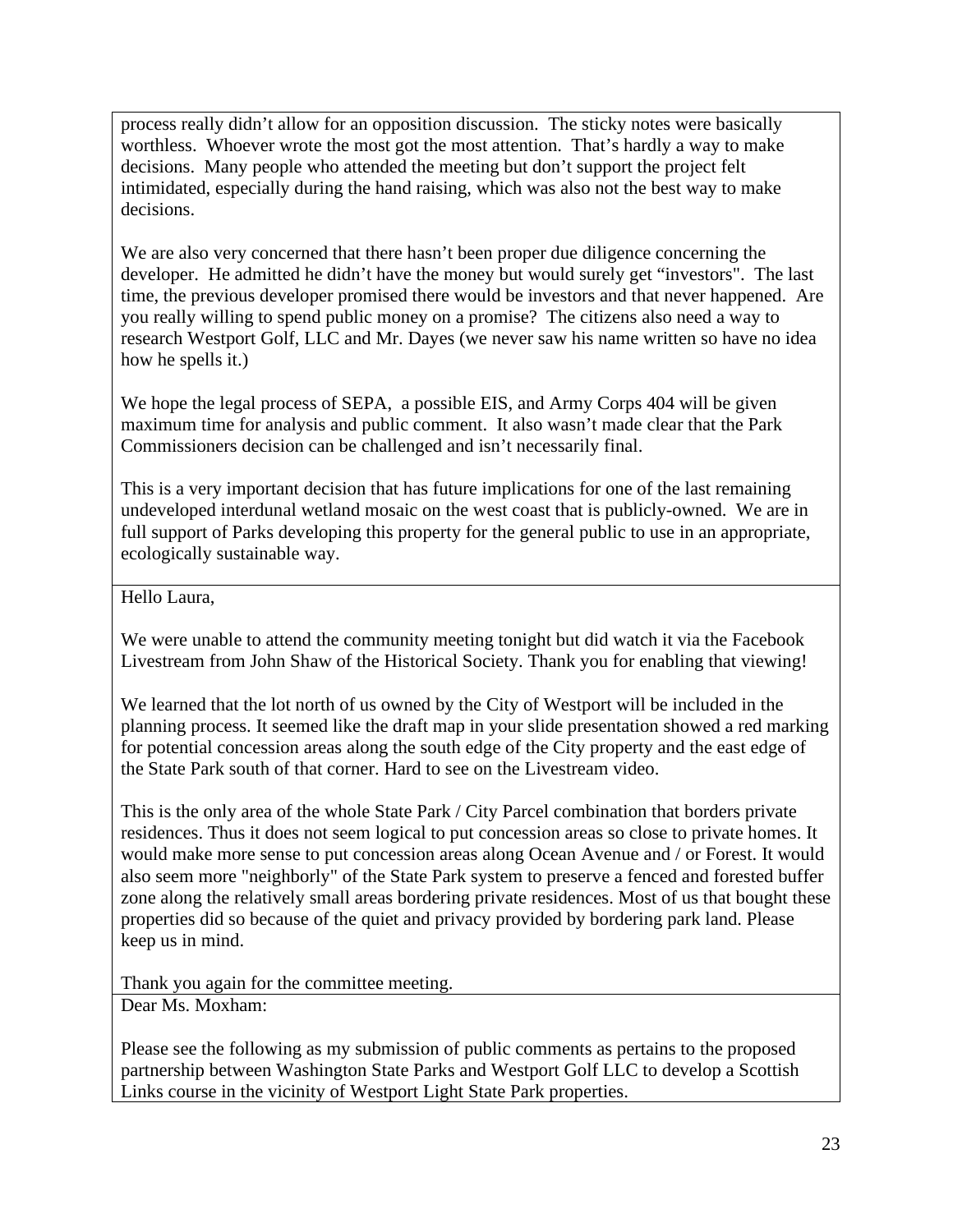Thanks for your time.

———————————————————

I have been a full-time resident and homeowner in the city of Westport since April 2000. In addition I have been an active member of many coastal conservation efforts for the last 15 years in Grays Harbor County including six years as the Washington Pacific Coast Coordinator for the Surfrider Foundation from 2008 until 2013. I have a sincere interest in the economic development and above all the environmental sustainability of this very small and unique piece of coastline. It has already undergone a very sorted development process and FAILURE of one 18 hole, Scottish Links golf course and in it's wake left a mound of uprooted vegetation, dilapidated habitat, and acres upon acres of barren dunes; which in turn likely displaced sensitive fish and wildlife. It was deemed at the time in the mid 2000's that the area chosen for this development was two thirds wetlands. Yet proceedings took place anyway to build the course. I have trouble remembering all the facts of the 1000's of dollars spent on legal battles surrounding the course's placement but I recall a HUGE backlash by this community as a whole that a golf course was going to be built upon one of the very few pristine and untouched areas that the city had to offer.

This brings me to the main drawback of such a proposal. An 18 hole golf course is a MASSIVE amount of acreage. Compared to the size of this town and the public green spaces offered currently or available in the future it would encompass most of what is now and would be available to residents and visitors alike as far as recreational, accessible land use. This is not Seaside, Oregon for instance. This is a tiny town of 2200 or so individuals. There are so FEW areas available that are not subject to either business use or private building use available here and it would be, in my mind and the mind of dozens I've spoken to in recent weeks, a travesty to utilize what small amount of available natural areas are still vacant for a golf course.

The second point I'd like to raise is simply that State Parks has some wonderful ideas for interesting, sustainable and LOW impact recreational amenities MINUS a golf course and it seems these types of things would be a better fit for a small, close knit, and very SEASONAL community such as Westport. Activities that wouldn't be impacted by the five to six months per year of massive storm and rain activity that would render most golf courses useless or at least overlooked. In my experience with golfing a challenging course is one thing but to have it defunct more than half the year would be a detriment in many cases after the amount of money for upkeep is spent for upkeep such as the winter flooding of the wetlands that takes place in the dune area of the proposed site which I can personally attest to extending from Westport Light State Park north to Jetty Haul Road. It is annually consistent and severe. Hence wetlands. The course is mentioned as being "artisanal" and "low impact". Whether Scottish links style or not, a golf course construction requires a MASSIVE environmental footprint to build and sustain. Fertilizers and pesticides will be used even if in smaller amounts than some other courses. Wildlife and habitat WILL be impacted.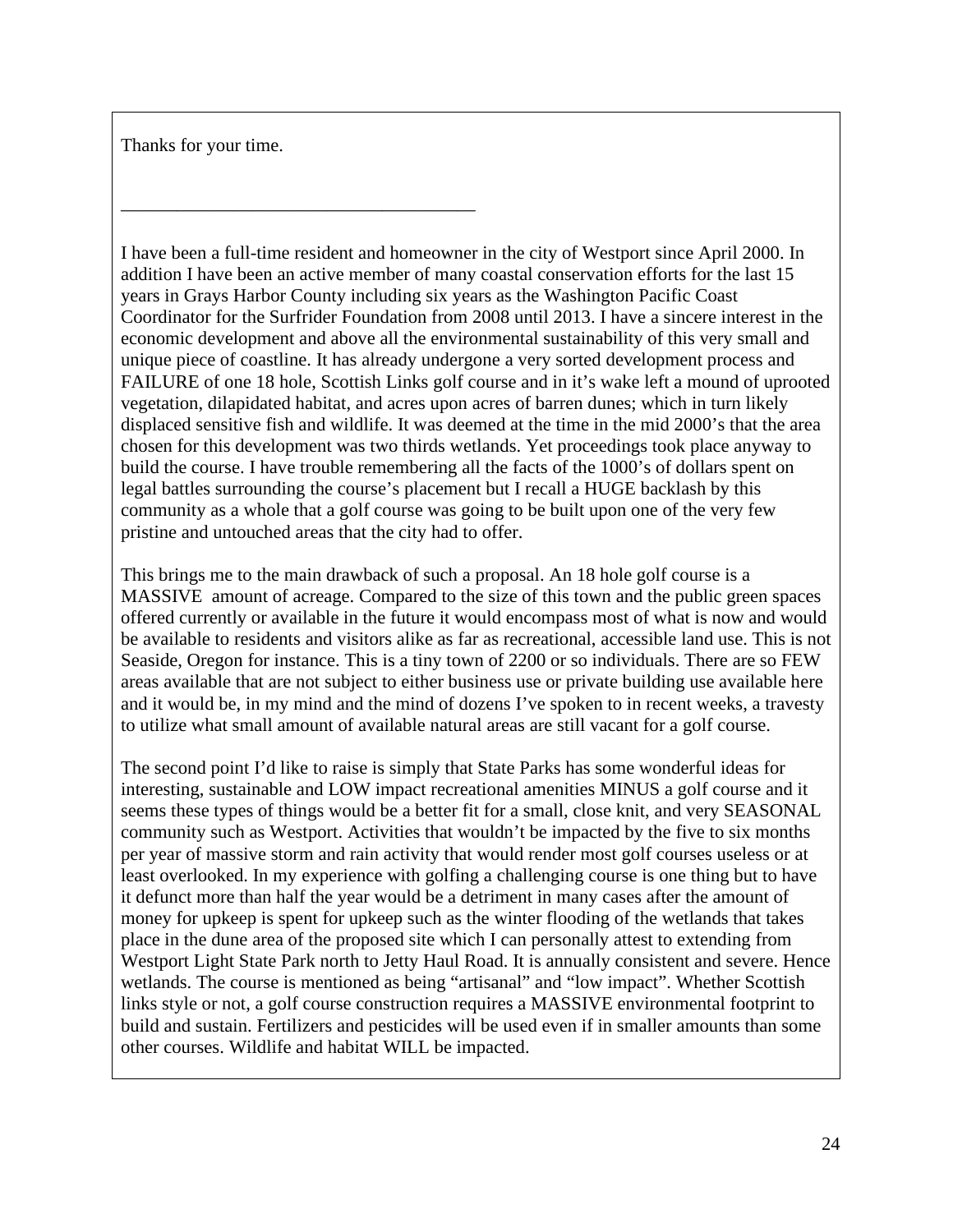I realize State Parks may see this as a win win in that they will help receive funding for endeavors they have a vested interest in (interpretive trails and other actual low impact amenities) but to become entangled in such a project as this golf course seems a poor judgment. It was my understanding the dunes were purchased originally by Parks as a PRESERVATION measure. Preservation to me speaks of natural environments, sustainability, and public access. None of which, in my mind, a golf course represents.

Unfortunately I was unable to attend tonight's meeting but I hope to continue to stay involved in discussions on this proposal. I hope State Parks will invest their funds and interests in projects that are more sustainable, environmentally sound, and community friendly then an 18 hole golf course.

Thanks for you time and consideration of these comments.

Unfortunately my husband and I are traveling and are unable to attend the 10/8 meeting at McCausland Hall in Westport regarding the proposed golf course within the Lighthouse State Park.

We have owned property in Westport since 2004 - also since the time we used to enjoy watching the chain saw championships held in Westport. It seemed we were a vibrant community then. A lot has changed, businesses and people have come and gone. Now there are a lot of empty business buildings. But, there has remained that one constant - Westport is a great little town with a wonderful marina that could blossom into a thriving community.

Having a golf course will not only be good for existing businesses, but will also bring more businesses into Westport. It could bring conference attendees from Olympia and Seattle. More people will travel to Westport and discover what a gem we really have here and they will visit more often.

In talking to several people outside of Westport, so many people don't even know about Westport. If the golf course is approved, it can't help but stimulate our economy and provide more jobs to our people. Plus, it will help our kids adding not only more to their curriculum, but also providing them with after school and weekend jobs. Not to mention all of the adults in town that would love to play golf in their town.

The last Scottish Links course my husband and I played was in Sea Ranch, California. Another gem of a town.

Our vote is to approve the proposed Westport Lighthouse golf course.

Thank you for your consideration.

Hi Laura,

We are in favor of the Westport Lighthouse Golf Course proposal. We have property in Grayland that has been in the family since the late 1800's.

We currently own the home on that property that we use as a vacation rental and the golf course would certainly attract golfers as well as fishing interests.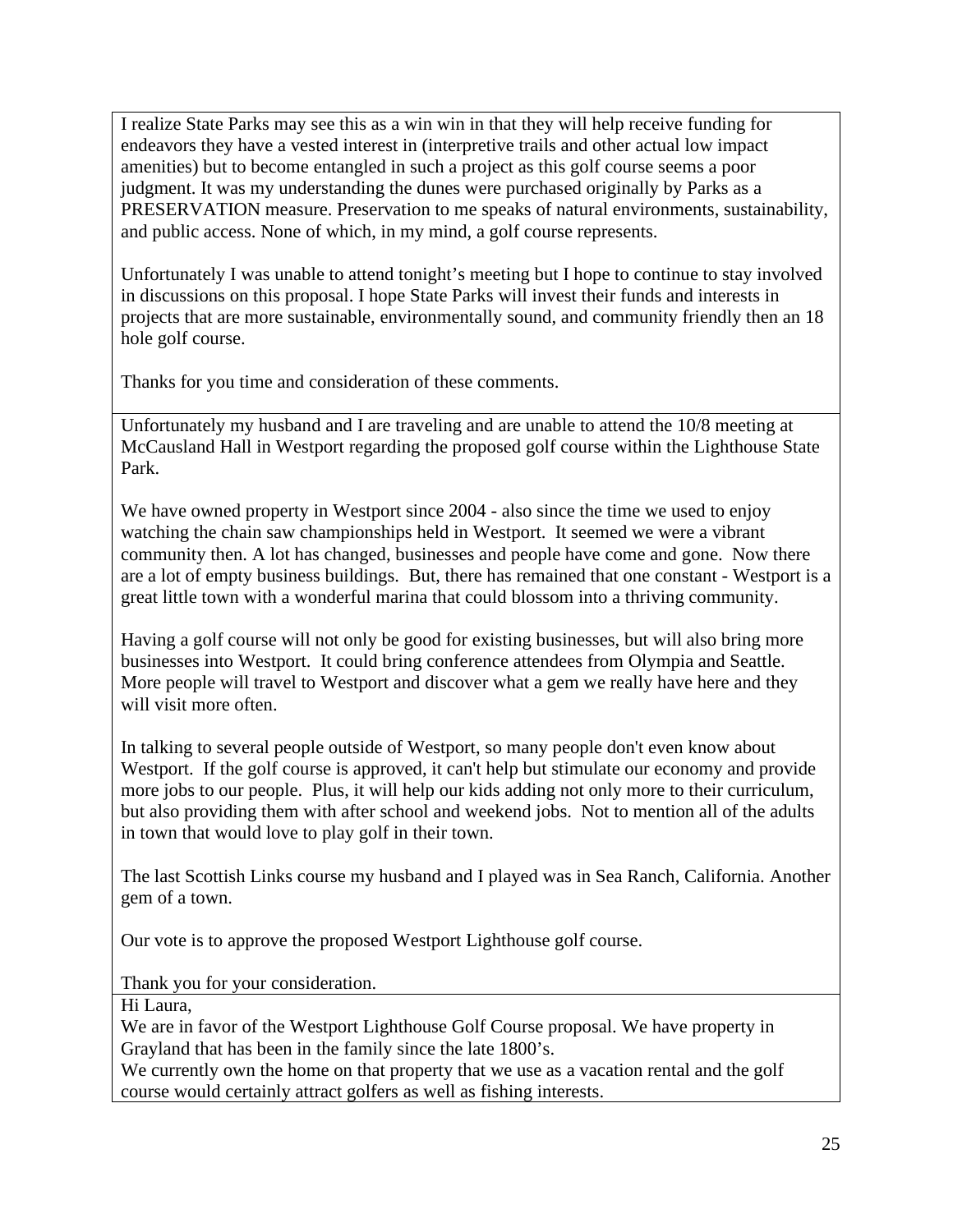We plan on attending the meeting Tuesday evening and look forward the presentation. What a fun project to work on! Should be an interesting process. I followed the last golf course proposal pretty close. Being a surfer and a golfer, I see this as a win win!

[http://www.thedailyworld.com/news/state-parks-considering-golf-course-lodging-proposal](http://www.thedailyworld.com/news/state-parks-considering-golf-course-lodging-proposal-for-westport-light-state-park/)[for-westport-light-state-park/](http://www.thedailyworld.com/news/state-parks-considering-golf-course-lodging-proposal-for-westport-light-state-park/)

Laura-

It was great to have met you and all those involved at the event yesterday.

Thank you for taking the time to inform our community on what is being proposed and what actions are being taken. It is sincerely appreciated.

I believe it was addressed yesterday, but thank you for allowing me to confirm that I heard correctly. Is it an accurate statement to say that although community input is welcome, the final decision on approval will be rendered by State of WA and the Parks Department? As in, this will not be a democratic process- correct?

Thank you for your time and I hope you do not become too overwhelmed with question. Making your business cards available was a bold move on your part!  $\odot$ 

You carry yourself well and put together an excellent presentation.

All the best and I hope we cross paths again!

#### \_\_\_\_\_\_\_\_\_\_\_\_\_\_ Good Afternoon,

I remember! It was nice meeting you. Thank you for coming. To answer your question, the final decision on the master plan, and concession agreement falls on the State Parks Commission. State Parks is governed by a 7 member governor appointed Commission that will ultimately make the final decision on this project. However, the decision to continue to move forward with a master planning process is the State Park's Director, Don Hoch. The purpose of Tuesday's meeting was to gauge the community sentiment on the idea of the golf course. Community response will be part of the decision making process for Don, but you are correct it is not a vote. I hope that answers your question. And thank you for the compliment! Much appreciated!

-Laura Moxham

Dear Washington State Parks Service,

I just moved to Westport 4 months ago, the biggest reason I moved here was because of the large and beautiful Westport Light State Park.

In this world of greed and congestion it's been such a relief to have this special place preserved and protected.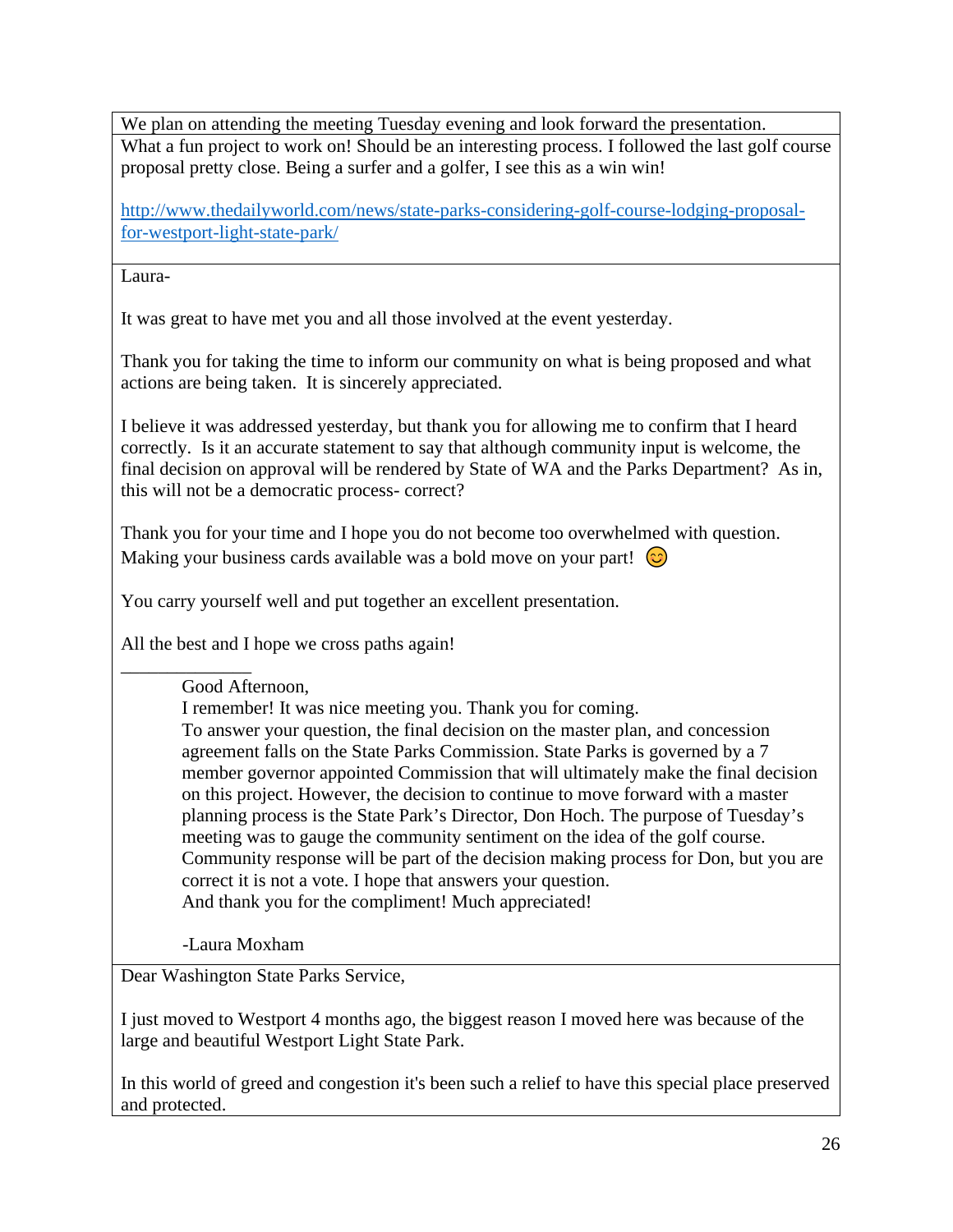I had always been led to believe that it was the goal of the state parks service to protect and preserve land and the wild life that lives on that land. I am very disappointed to find that you have turned away from the original goal to protect and preserve and are now entertaining the idea of destroying the natural beauty of this land with a golf course.

# (Name redacted),

 $\overline{\phantom{a}}$ 

Thank you for writing. I am forwarding your message to my colleague Laura Moxham, who is leading the project to determine whether a golf course will be appropriate for the park.

-Nikki Fields

 $\overline{\phantom{a}}$ 

Thank-you for getting back to me Nicki, I had a thought, I realize Westport wants to have something that will draw more people here -- how about a large indoor shopping mall, unlike an outdoor golf course that won't be very attractive in the many rainy days we have here, a huge indoor mall will be attractive to people all year and it could have a nice indoor golf course if feasible, if we encouraged the native Americans to build a gambling casino near-by, this would be a huge draw also, then get the fairy back up and running to bring people back and forth between Westport and Ocean shores, (this will benefit both areas) allow fast food franchises to move here, that in itself will make the place more attractive to visitors. These ideas I'm suggesting would bring people to Westport without having to destroy so much of the natural beauty and wildlife that we have here.

Please don't destroy the forest trail that starts right across the street from the Light house bistro and cuts over to the ocean walk way.

# Hi Laura,

 $\overline{\phantom{a}}$ 

I'm glad I was able to chat with you after the presentation. I am encouraged by the massive turnout in favor of the proposal and that two commissioners were in attendance to see our support. The letters others may be referring to was an email I sent to others with aspects of the proposal which I felt had merit. I hoped that people would add their own as well since my list was not comprehensive.

Here is my input in favor of the proposal.

Thank you for setting up the presentation for our community related to the proposal to site a Scottish Links Style golf course on the Lighthouse State Park Property. I am strongly in favor of this proposal as I feel it will enhance our economic base and at the same time improve the condition of the acreage between the Lighthouse and the Jetty from it's current condition. I grew up in Westport. During the 50's, 60's and 70's we had a strong economy and it was a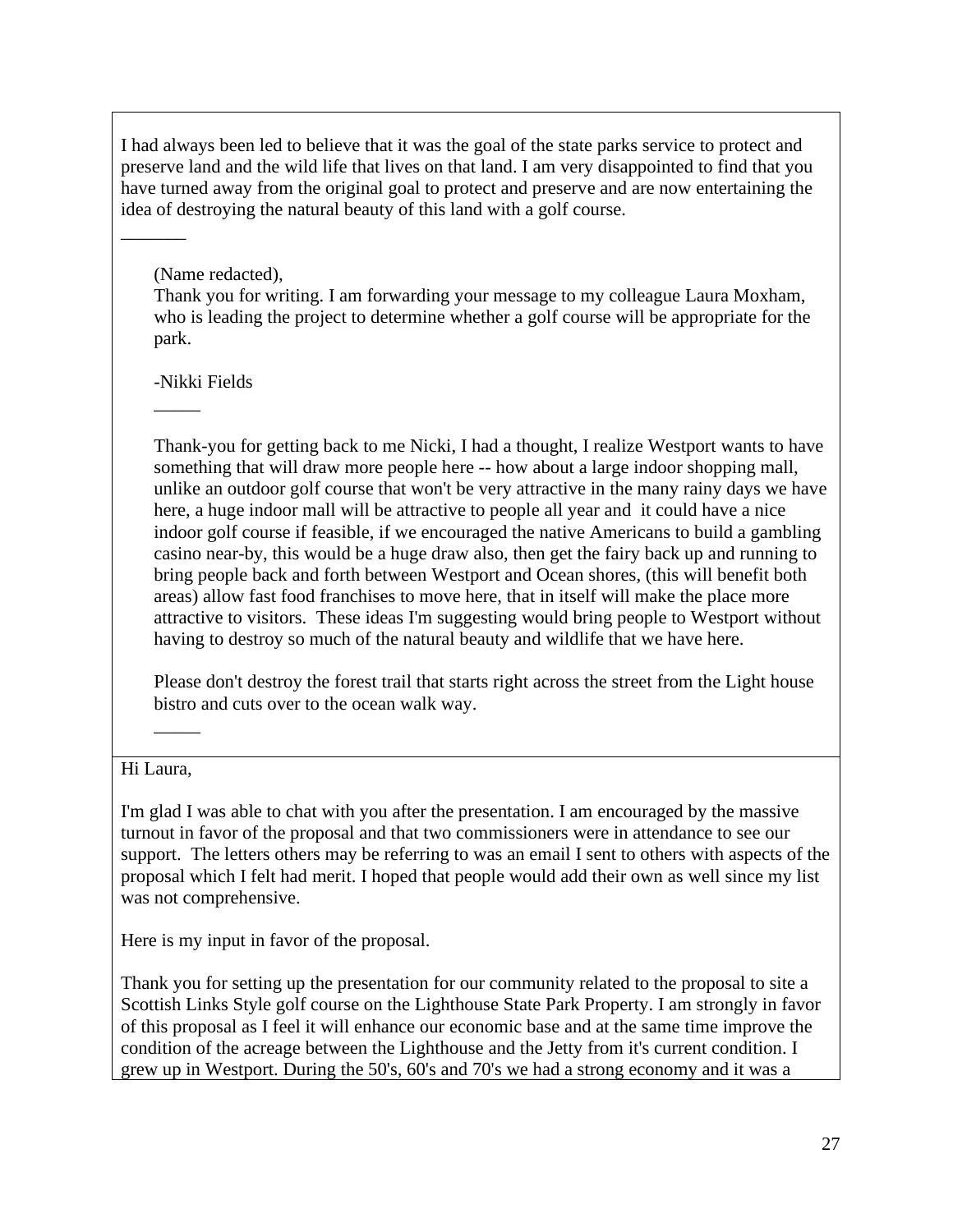fantastic place to live, work and visit. When I graduated I joined the army to fly helicopter and spent the 80's flying around the country doing various flying jobs.

I returned to Westport in 1991 to find a fractured economy and for the past 30 years I have worked to help stabilize and improve the economy to help local families thrive. In 1995 the 300 acre parcel now owned by State Parks was owned by the Port of Grays Harbor. They held public meetings to determine what the local community would like done on the property. Local support for a resort hotel and golf course was so strong that the Port of Grays Harbor included that in its Mission Statement. They proceeded to market the property nationally in hopes of attracting a developer but did not succeed.

In 1997 the City of Westport went through a land use and zoning review of all property in Westport. At that time the zoning was broad for that 300 acres to include industrial use, commercial use and more. The result of numerous public hearings related to zoning was that the 300 acre parcel was the ONLY property zoned "tourist commercial" which no longer allowed industrial use but was specific within it's approved uses as only destination resort hotel, golf course and related retail and residential. The city then proceeded to market the property on behalf of the Port as they felt the placement of a golf course and hotel at that location was key in turning the economy around in Westport.

In 1999 a developer stepped up and proposed exactly what the community had been asking. We met with State Parks to inquire whether it would be possible to exchange some of the uplands near the lighthouse for a larger parcel of wetlands so the course could be laid out over the best terrain. Those we met with were favorable in general but due to the length of time it would take to get a decision the developer moved forward on just the 300 acres. Unfortunately there was a series of issues and events that prevented what in my opinion should have been approved and completed.

Here we are almost 20 years later and the local economy is as fragile as ever. Westport and our beautiful beach remains relatively underutilized and unknown. We operate with old fishing motels and businesses that can't/don't operate all year long. The proposal before you today is superior in nearly every aspect to the proposal of 1999. Here are some of the key points that I feel make the proposal a clear Win for the community a Win for State Parks and a Win for the state.

Land Use / Revenue Generation - When the State Park purchased the 300 acre parcel formerly permitted for a golf course it was with the intention of preserving a large portion of it and leasing part of it out to create revenue which will reduce the cost of maintaining the park. A low impact Scottish Links Golf Course woven through the 600 acres of parkland will do just that. Preserve a large portion of land AND provide an income stream to support the park.

Economic Need - Westport has one of the most beautiful marina's in the state as well as some of the most beautiful beaches and yet the community remains largely unknown to most of western washington. While sport fishing provides an annual draw to our area the seasons can be inconsistent and are subject to change from year to year. Adding a high quality golf course to our surfing and fishing attractions will broaden the base of visitors which in turn will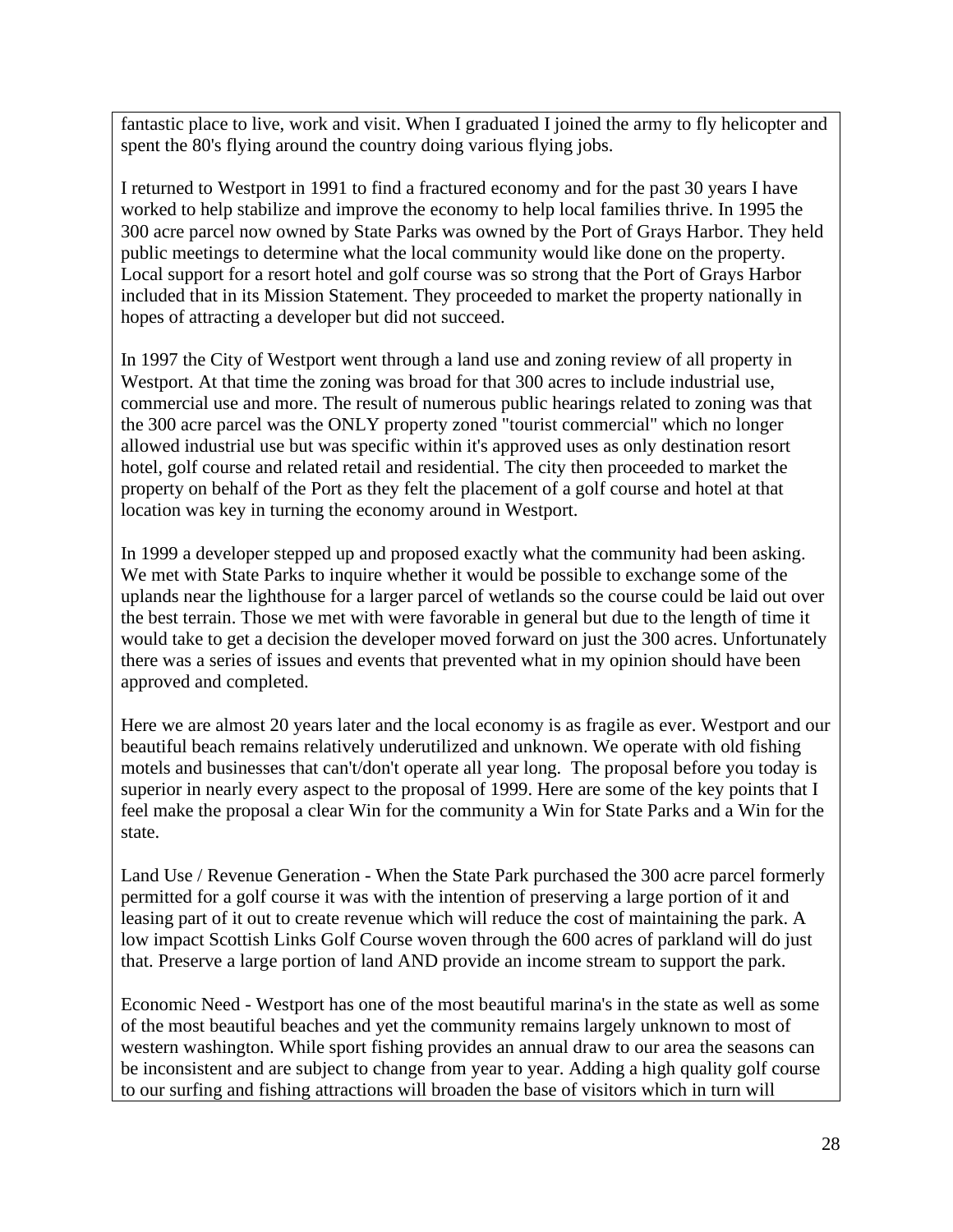stimulate the economy for existing business as well as attract new ones. Currently our community has a high vacancy rate in commercial/retail properties and that alone impacts the perception visitors have when they find us.

Park Access Improvement - Currently we have a wonderful paved trail that borders the park on three sides which is a great amenity and the Historical Society has been working with State Parks to expand trail access within the park and increase access and parking on the south end by the Lighthouse. A Scottish Links course incorporates public trails unrelated to golf which will allow non golfers to have much greater use and enjoyment of the park.

Water Use / Reuse - The city of westport has a wastewater plant that filters and treats wastewater before discharging it into the bay. The addition of a secondary treatment process that uses the treated wastewater to irrigate the course would add a 3rd level of filtration and at the same time recharge the aquifer as opposed to draining treated wastewater directly into the bay.

Fire Protection - Currently the land in question is at risk of wildfire. Having areas developed in and around the acreage will create breaks and aid in reducing the risk of fire as well as increase access for firefighting if needed. Scotchbroom and gorse are noxious weeds which are highly flammable when dry and each year more and more acres are becoming dry. The habitat existing through most of the area seems overgrown with marginal quality. The design plan could/should include habitat enhancements that increase value and protections while adding increased enjoyment.

Youth and Activities - Every community struggles to give their children as many outdoor opportunities possible in this electronic age. Having a local course could mean our students can add golf to the high school curriculum. Previous discussions related to a location for a skate park within the State Park area in an ideal location away from residential use and in open public location may be included in the proposal.

Golf - Many who live on the South Beach travel great distances to enjoy this fresh air sport. Having golf available right here at home will be a fantastic addition both for full time residents, second home owners and short term visitors. In 1995 when this property was owned by the Port of Grays Harbor, community meetings on the South Beach resulted in the Port adding the placement of a golf course on that 300 acres to their vision statement. Our community has been waiting over 25 years to have this amenity available and it is time to make it happen!

Thank you for your consideration. I look forward to participating in this process and to the eventual approval and development of this much needed amenity!

Greetings, I attended the meeting on October 6th about the proposed Golf Links. I was pleasantly surprised at the number of citizens that showed up for this meeting. Some thoughts I have. I looked up the Bandon Golf course in Oregon, and learned some interesting things: Only about 174 people total work for the course to some compaction, not 500 or 3000 as mentioned, the population of the whole town is 3000 not everyone works the